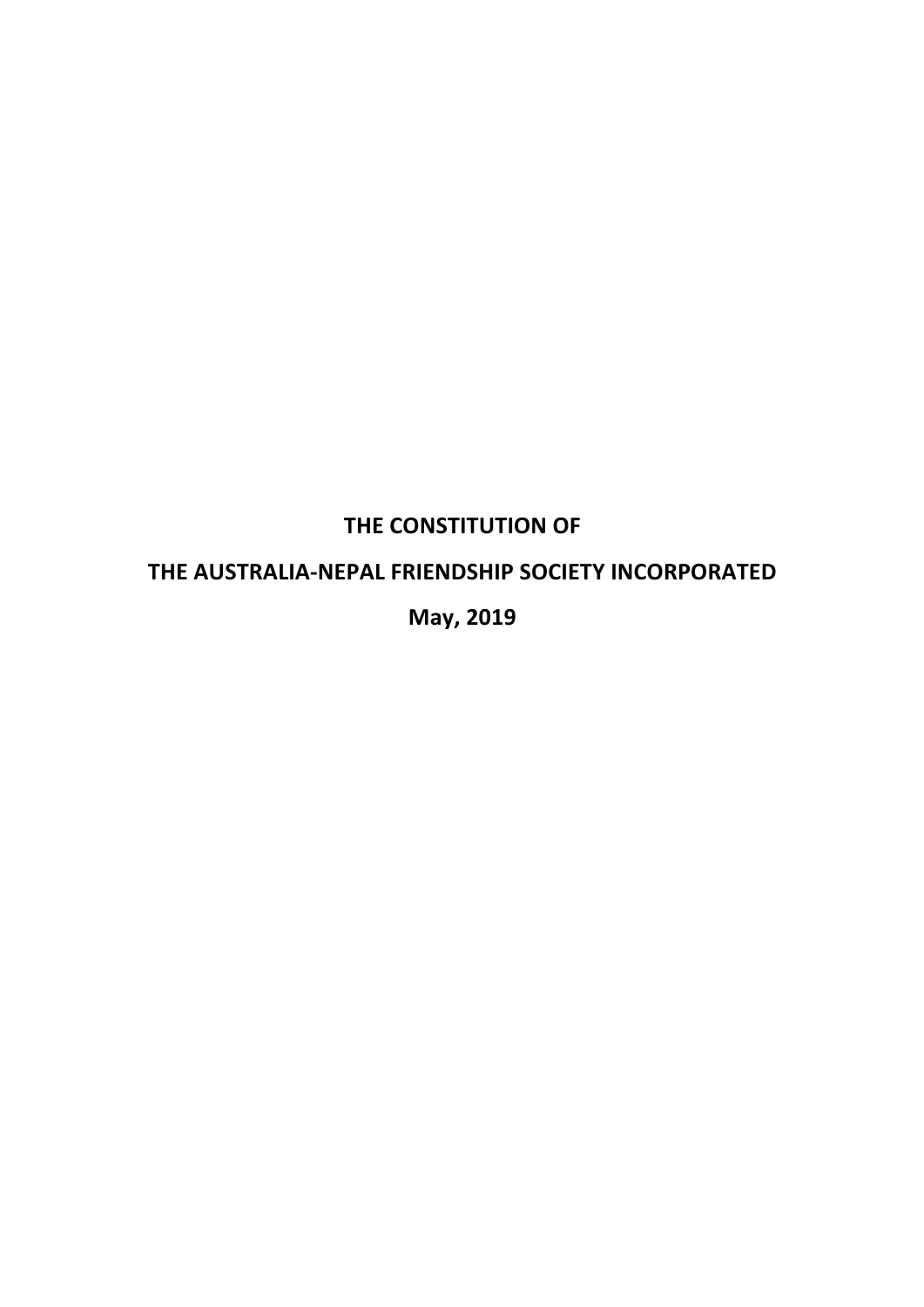## **PART I-PRELIMINARY**

## **1. NAME**

1.1 The name of the Society shall be "The Australia-Nepal Friendship Society Incorporated". 

## **2. INTERPRETATION**

2.1 In these Articles, unless a contrary intention appears:

"the Act" means the Associations Incorporation Act 1991;

"the Regulations" means the Associations Society Incorporation Regulations:

"the Society" means the Australia-Nepal Friendship Society Incorporated;

"the committee "or "Executive Committee" means the Executive Committee of the Australia-Nepal Friendship Society Incorporated.

"Model Articles" means the Articles for incorporated association pursuant to the Act.

2.2 Once accepted by the general meeting of the Society, this constitution shall replace the constitution of the Society amended in May 2019.

## **3. OBJECTIVES**

3.1 The objectives of the Society shall be to promote friendship, understanding and goodwill between the people of Australia and Nepal and to promote the welfare of its members. The Society shall be non-political and operate on a not-for profit basis.

## **4. REGISTERED OFFICE**

4.1 The registered office of the Society shall be at such a place as the Committee may determine.

## **PART II—MEMBERSHIP**

## **5. MEMBERSHIP AND MEMBERSHIP FEE**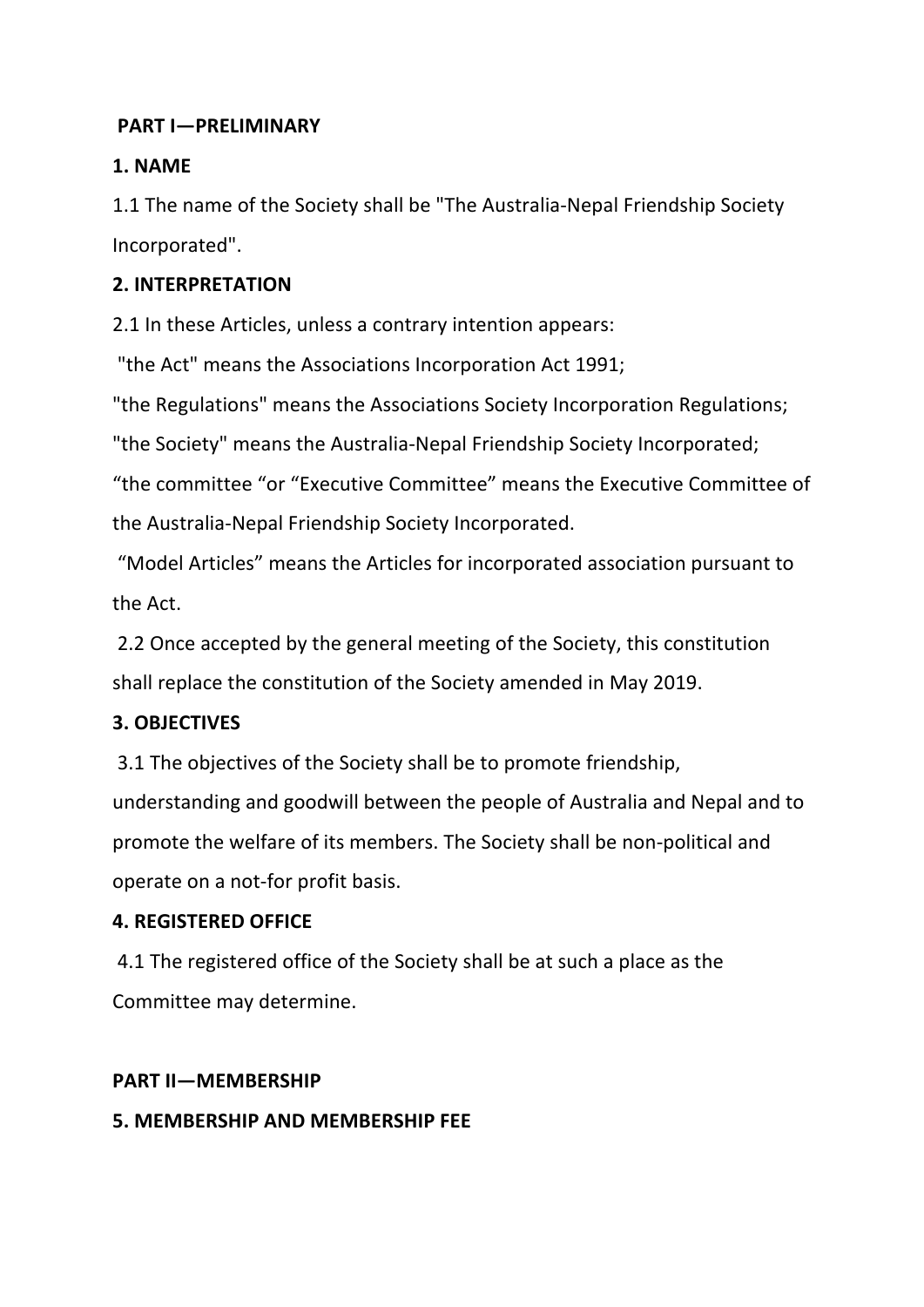5.1. Membership of the Society shall be open to any person who, irrespective of race, political or religious affiliation, agrees with the objectives of the Society. 

5.2. The Annual Membership fee, as determined by the Annual General Meeting or a Special General Meeting, shall fall due on the 1st of April each year. 

5.3. A member shall be unfinancial when his or her membership fee remains unpaid for a period of four  $(4)$  months or more after the membership fee is due for the purposes of Article 6 of this Constitution.

5.4 A special status of Lifetime membership of the Society can be granted to specific individuals in recognition of their outstanding and/or long serving contributions made to the Society. Recommendations for Lifetime memberships will be made by the Executive Committee, and approved by the members in the Annual General Meeting. The Executive Committee will determine the criteria for the nomination of Lifetime members. Lifetime members will be considered as financial members of the society.

5.5 A register of members of the Society, showing their names, email and postal addresses and dates of entry shall be kept by the Public Officer.

#### **6. CESSATION OF MEMBERSHIP**

- 6.1 A person ceases to be a member of the Society if the person:
- (a) dies or, in the case of a body corporate, is wound up;
- (b) resigns from membership of the Society;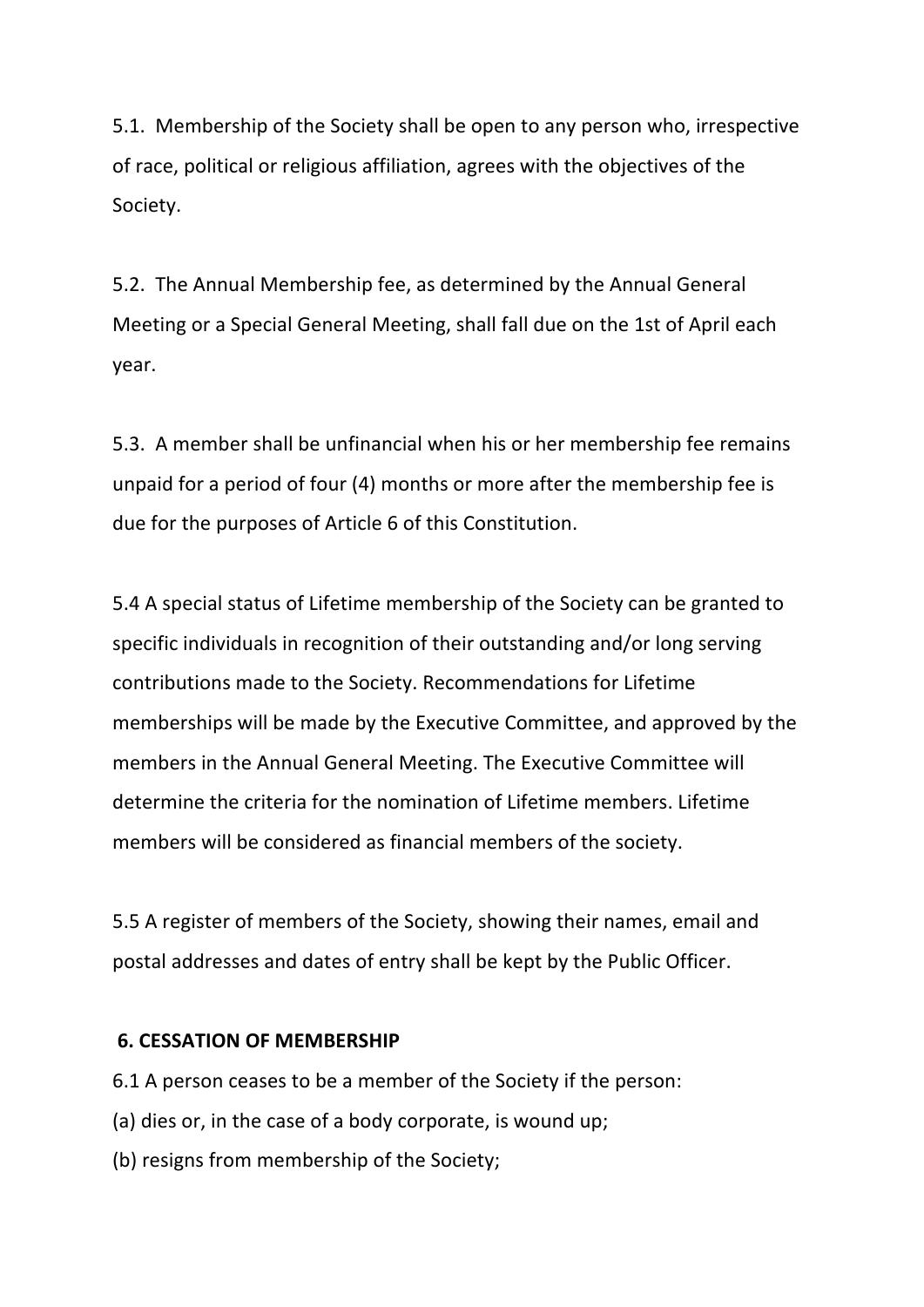- (c) is expelled from the Society; or
- (d) fails to renew membership of the Society.

### **7. RESIGNATION OF MEMBERSHIP**

7.1 A member who has paid all amounts payable by the member to the Society may resign from membership of the Society by first giving notice (being not less than 1 month or, if the Committee has determined a shorter period, that shorter period) in writing to the Secretary of the member's intention to resign and, upon the expiration of the period of notice, the member ceases to be a member. 

7.2 Where a person ceases to be a member, the Secretary shall notify the member and the Public Officer who will then make an appropriate entry in the register of members recording the date on which the member ceased to be a member.

#### **8. MEMBERS' LIABILITY**

8.1 The liability of a member to contribute towards the payment of the debts and liabilities of the Society or the costs, charges and expenses of the winding up of the Society is limited to the amount, if any, unpaid by the member in respect of membership of the Society as required by Article 11.

#### **9. DISCIPLINE**

9.1 Where the Committee is of the opinion that a member:

(a) has persistently refused or neglected to comply with a provision of these Articles, or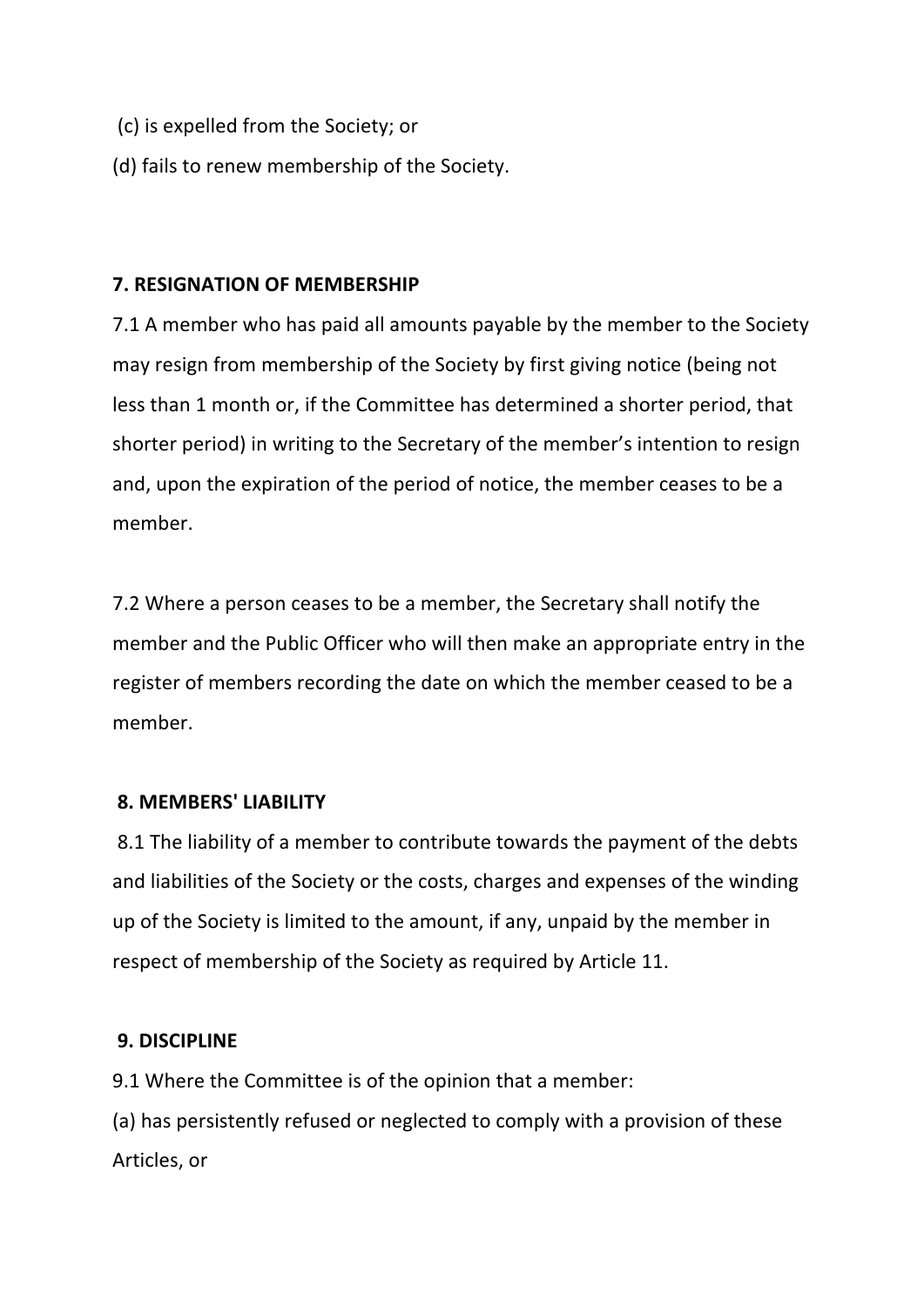(b) has persistently and willfully acted in a manner prejudicial to the interests of the Society; the Committee may, by resolution:

(c) expel the member from the Society ; or

(d) suspend the member from such rights and privileges of membership of the Society as the Committee may determine for a specified period.

9.2 A resolution of the Committee under Article 9.1 is of no effect unless the Committee, at a meeting held not earlier than 16 days and not later than 30 days after service on the member of a notice under Article 9.3, confirms the resolution in accordance with this Article.

9.3 Where the Committee passes a resolution under Article 9.1, the Public Officer shall, as soon as practicable, cause a notice in writing to be served on the member:

(a) setting out the resolution of the Committee and the grounds on which it is based;

(b) stating that the member may address the Committee at a meeting to be held not earlier than 16 days and not later than 30 days after service of the notice;

(c) stating the date, place and time of that meeting; and (d) informing the member that the member may do either or both of the following:

(i) attend and speak at that meeting;

(ii) submit to the Committee at or prior to the date of that meeting written representations relating to the resolution.

9.4 Subject to section 50 of the Act, at a meeting of the Committee mentioned in Article 9.2, the Committee shall: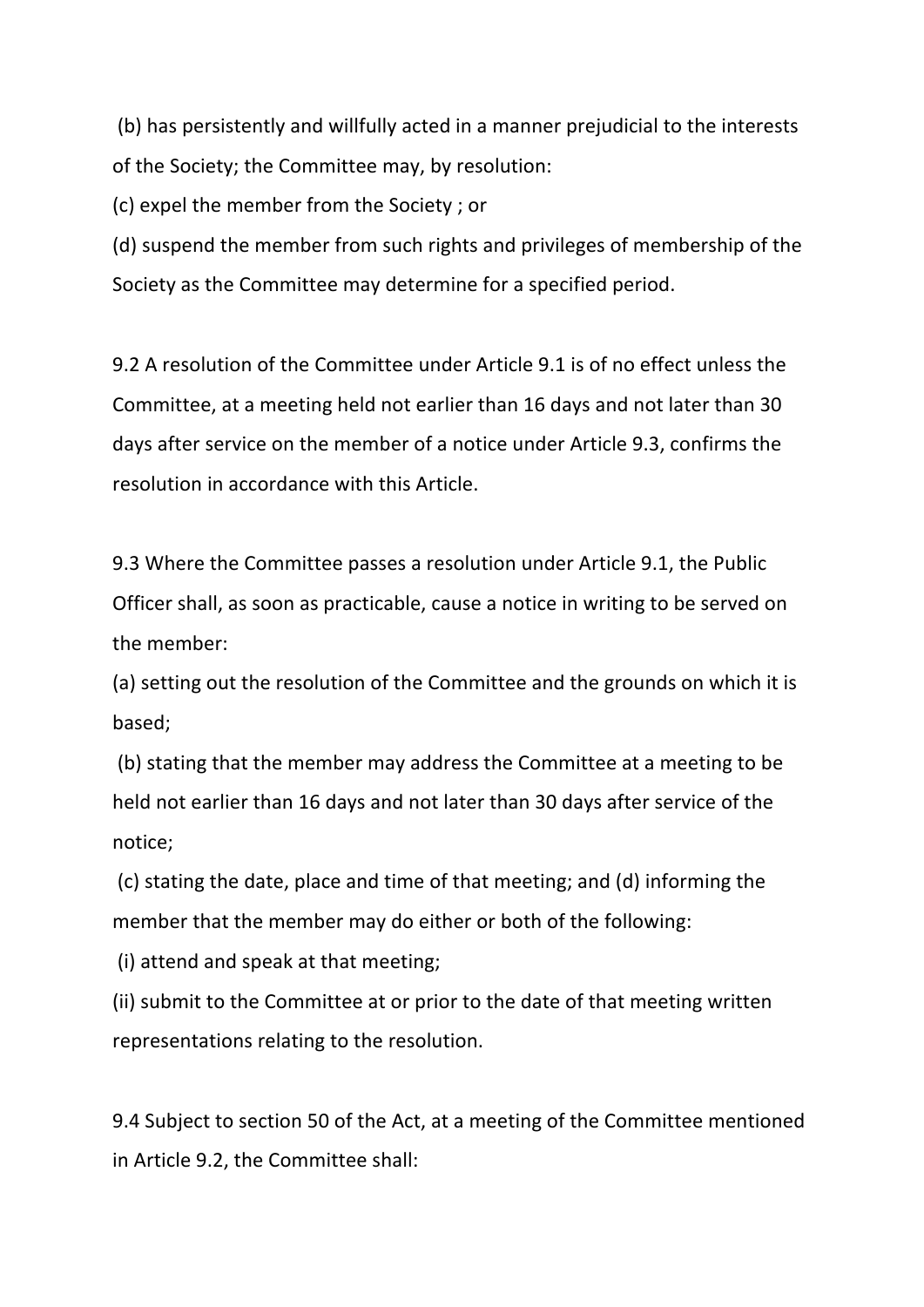(a) give to the member mentioned in Article 9.1 an opportunity to make oral representations; 

(b) give due consideration to any written representations submitted to the Committee by that member at or prior to the meeting; and

(c) by resolution determine whether to confirm or to revoke the resolution of the Committee made under Article 9.1.

9.5 Where the Committee confirms a resolution under Article 9.4, the Secretary shall, within 7 days after that confirmation, by notice in writing inform the member of that confirmation and of the member's right of appeal under Article 10. 

9.6 A resolution confirmed by the Committee under Article 9.4 does not take effect: (a) until the expiration of the period within which the member is entitled to appeal against the resolution where the member does not exercise the right of appeal within that period; or

(b) where within that period the member exercises the right of appeal, unless and until the Society confirms the resolution in accordance with Article 10.4.

#### **10. RIGHT OF APPEAL OF DISCIPLINED MEMBER**

10.1 A member on whom a notice under Article 9.4 is served, may appeal against the expulsion by delivering or sending by post to the Public Officer, within 16 days after the service of that notice, a request in writing demanding the convening of a Special General Meeting of the Society for the purpose of hearing the appeal;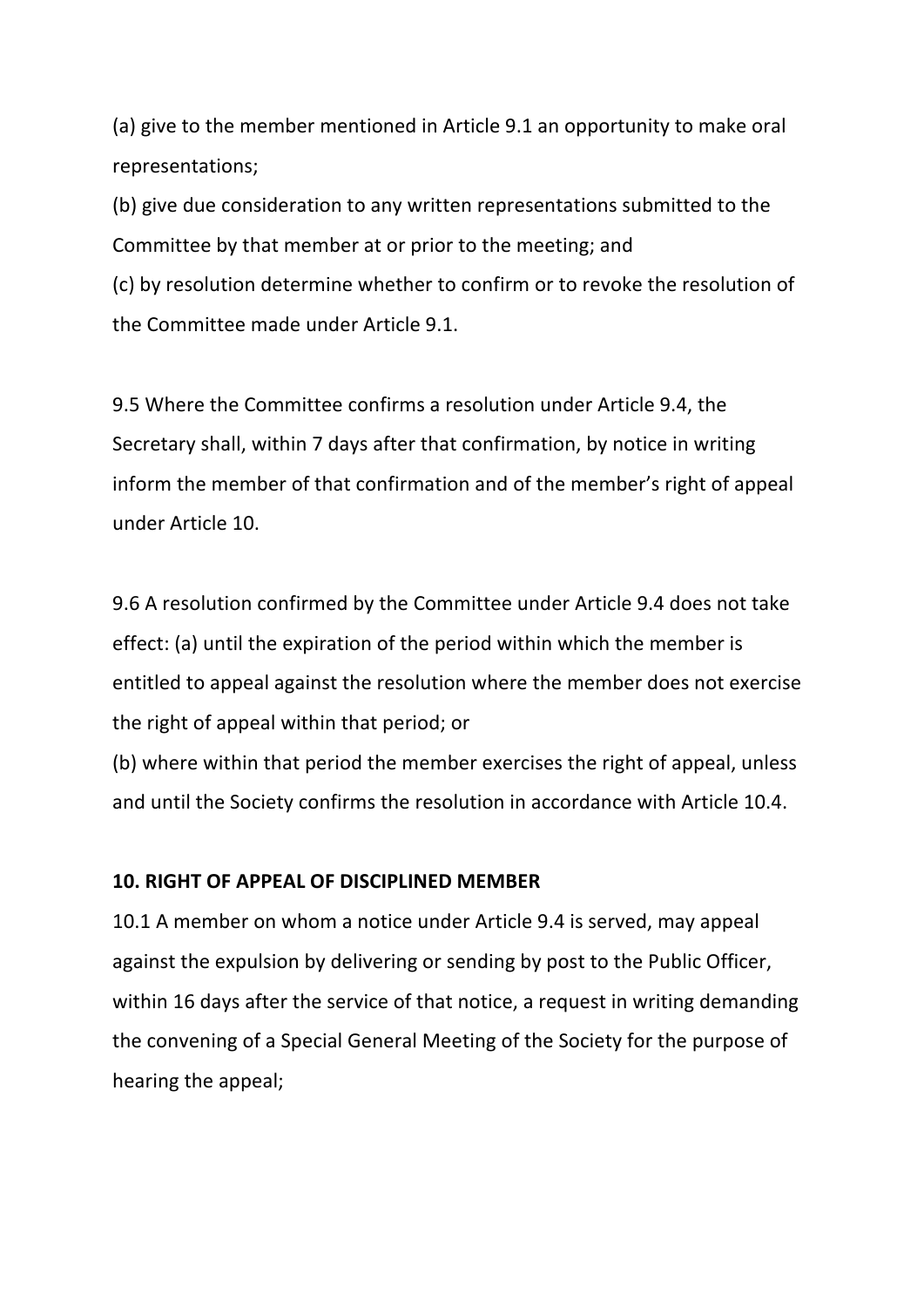10.2 Upon receipt of a notice under Article 10.1, the Public Officer shall notify the Committee which shall convene a General Meeting of the Society to be held within 21 days after the date on which the Secretary received the notice or as soon as possible after that date. 10.3 Subject to section 50 of the Act, at a General Meeting of the Society convened under Article 10.2:

(a) no business other than the question of the appeal shall be transacted;

(b) the Committee and the member shall be given the opportunity to make representations in relation to the appeal orally or in writing, or both; and  $(c)$ the members present shall vote by secret ballot on the question of whether the resolution made under Article 9.4 should be confirmed or revoked.

10.4 If the meeting passes a special resolution in favour of the confirmation of the resolution made under Article 9.4, that resolution is confirmed.

10.5 Expulsion does not prejudice the right of the Society to recover any debt owed to the Society, or any money or other property of the Society held by the member at the date of suspension or expulsion.

#### **PART III—COMMITTEE**

#### **11. THE COMMITTEE**

11.1 The Committee, subject to the Act, the Regulations, these Articles, and to any resolution passed by the Society in General Meetings:

(a) shall control and manage the affairs of the Society ;

(b) may exercise all such functions as may be exercised by the Society other than those functions that are required by these Articles to be exercised by the Society in General Meeting;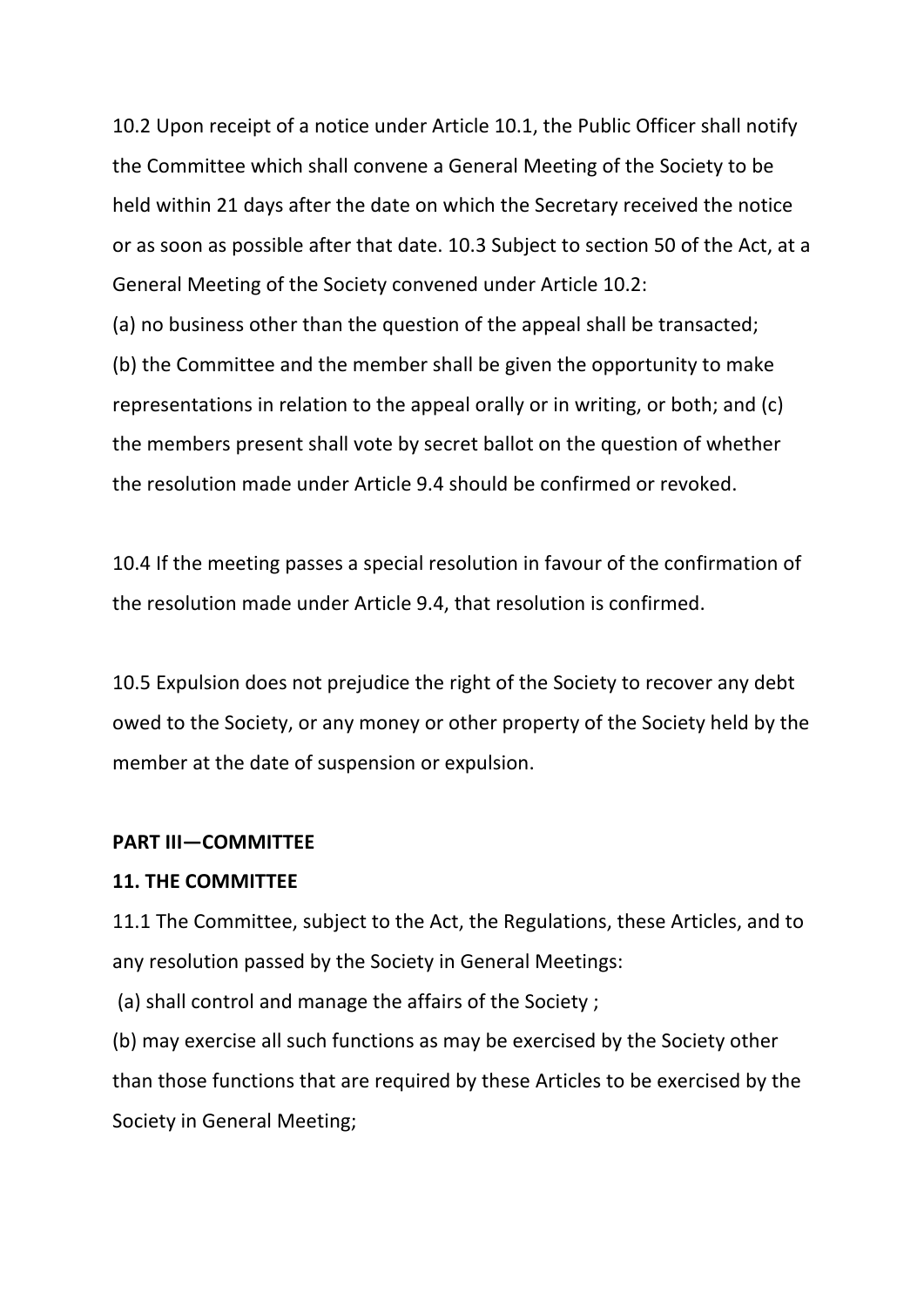(c) has power to perform all such acts and do all such things as appear to the Committee to be necessary or desirable for the proper management of the affairs of the Society; and

(d) has power to decide on any relevant matter not otherwise specifically covered by these Articles, the Act or the Regulations.

11.2 The Committee shall consist of a Maximum of 15 members to include.

- (a) a President
- (b) a Vice President
- (c) a Secretary
- (d) a Treasure
- (e) a Public Officer
- (f) a Joint Secretary
- (g) a Member-Youth and Student Coordinator
- (h) a Member-Cultural Coordinator
- (i) a Member-Language Coordinator
- (i) a member- Events Coordinator
- (k) a member- Sports Coordinator, and
- (I) up to four (4) ordinary Members

11.3 Each member of the Committee shall, subject to these Articles, hold office until the conclusion of the Second Annual General Meeting following the date of the member's election, but is eligible for re-election.

11.4 In the event of a vacancy in the membership of the Committee, the Committee may appoint a member of the Society to fill the vacancy.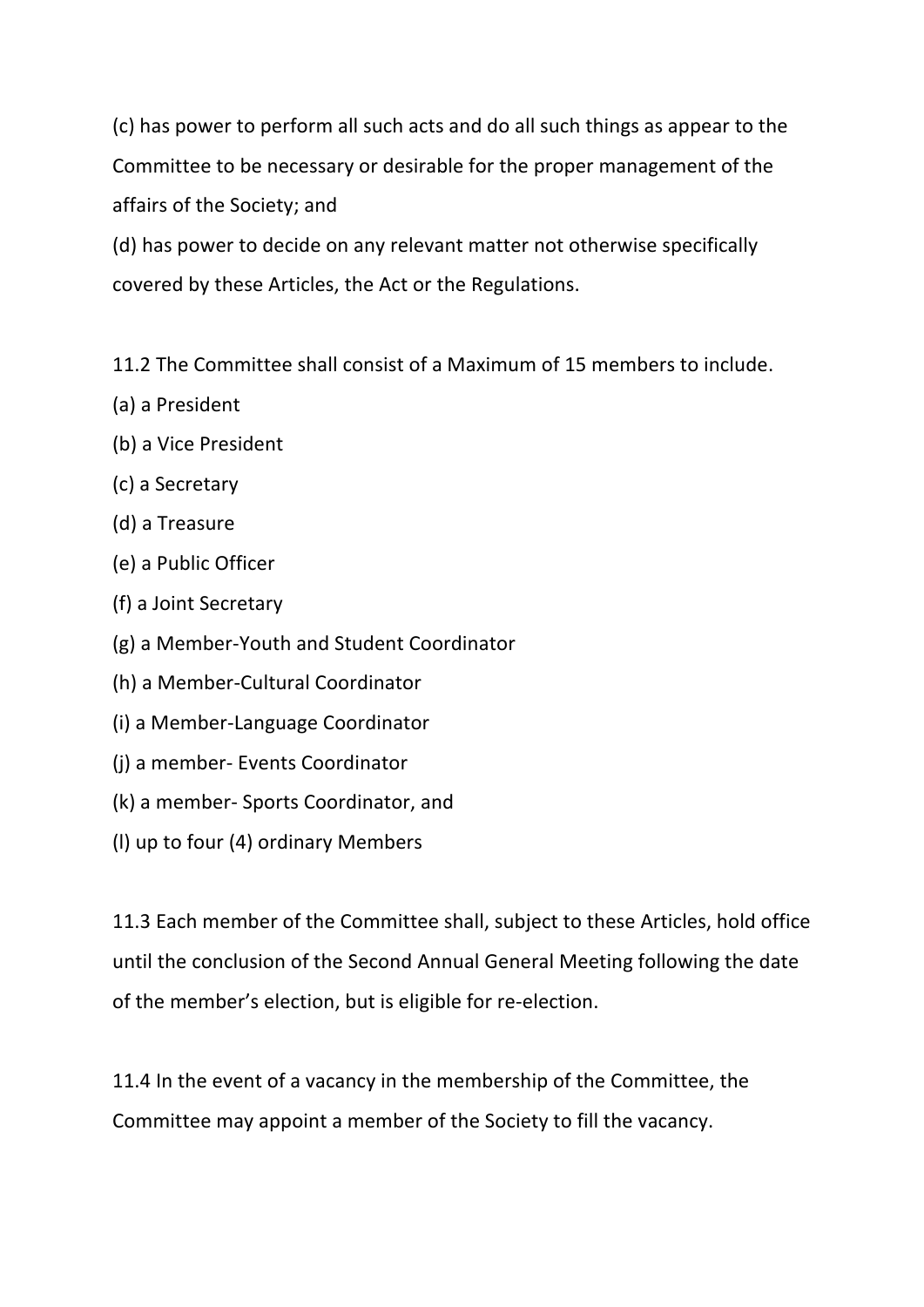11.5 If the Public Officer vacates the position, the Committee is required to appoint a replacement within 14 days.

11.6 A person who has been declared bankrupt shall not nominate himself or herself for a position or accept any position in the executive committee of the Society. 

## **12. Flection of committee members**

12.1 The Committee shall be elected by financial members at each Annual General Meeting and the term of all Committee members shall be period of two (2) years expiring at the election of these positions at the second regular Annual General meeting held after Previous election.

12.2 Nominations of candidates for election as Committee members of the Society: (a) shall be made in writing, signed by 2 members of the Society and accompanied by the written consent of the candidate (which may be endorsed on the nomination form); and

(b) shall be delivered to the Secretary of the Society not less than 7 days before the date fixed for the Annual General Meeting at which the election is to take place. 

12.3 If insufficient nominations are received to fill all vacancies on the Committee, the candidates nominated shall be deemed to be elected and nominations for unfilled positions shall be ac accepted at the Annual General Meeting.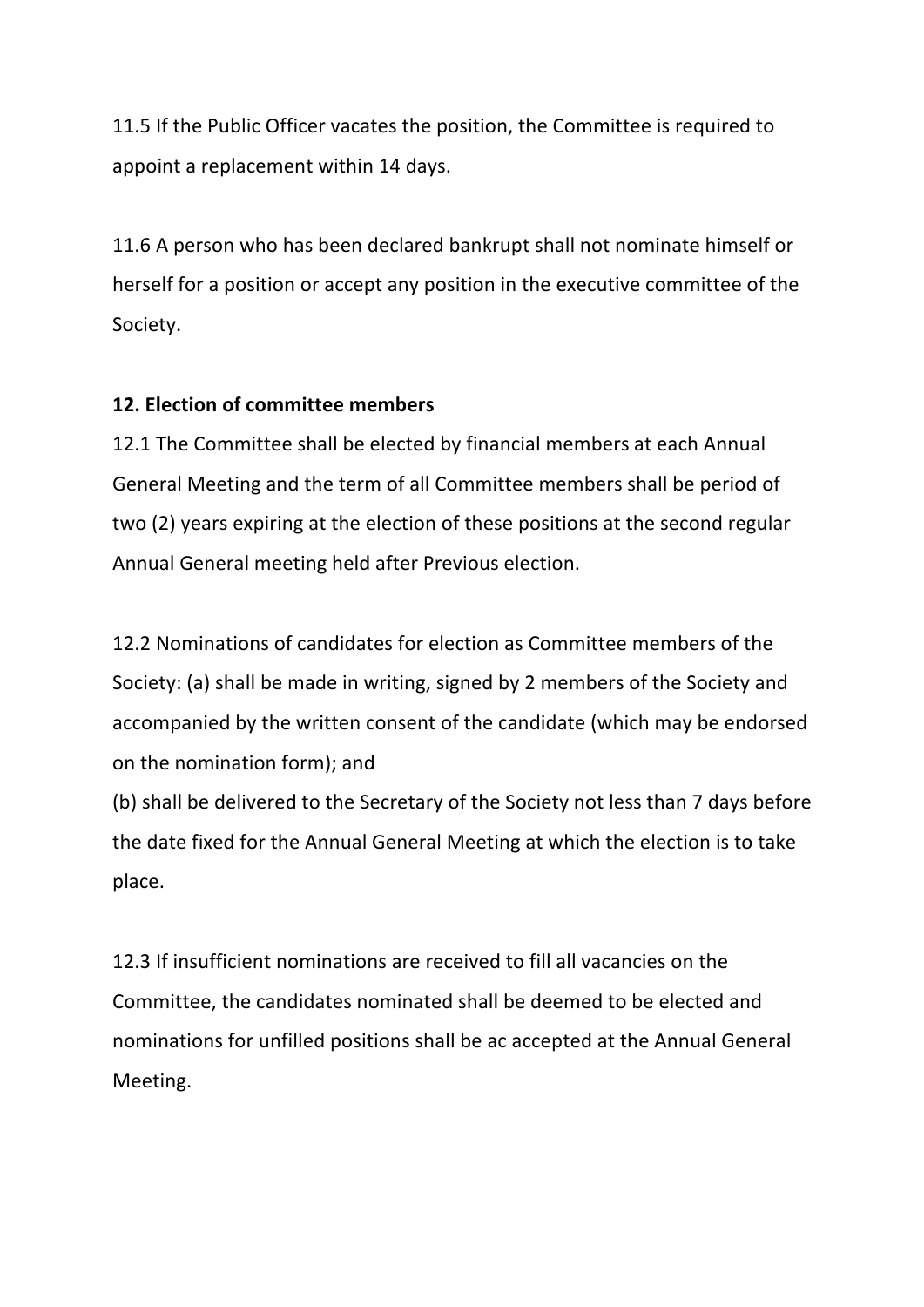12.4 If insufficient further nominations are received, any vacant positions remaining on the Committee shall be deemed to be vacancies.

12.5 If the number of nominations received is equal to the number of vacancies to be filled, the persons nominated shall be taken to be elected. 12.6 If the number of nominations received exceeds the number of vacancies to be filled, a ballot shall be held.

12.7 The ballot for the election of Committee members shall be conducted at the Annual General Meeting in such manner as the Committee may direct.

12.8 A person is not eligible to simultaneously hold more than 1 position on the Committee.

12.9 A person shall not be eligible to be elected as President of the society for more than any consecutive four-year periods. There must be a gap of at least two years before the same person can be re-elected as President of the Society.

12.10 To be eligible to be nominated for the position of President, the individuals must have at least 1 term of prior experience of being in the Executive Committee from elections to be held after the 2019 Annual General Meeting.

12.11 To be eligible to be nominated for the position of Vice President, the individuals must have at least 1 term of prior experience of being in the Executive Committee from elections to be held after the 2019 Annual General Meeting.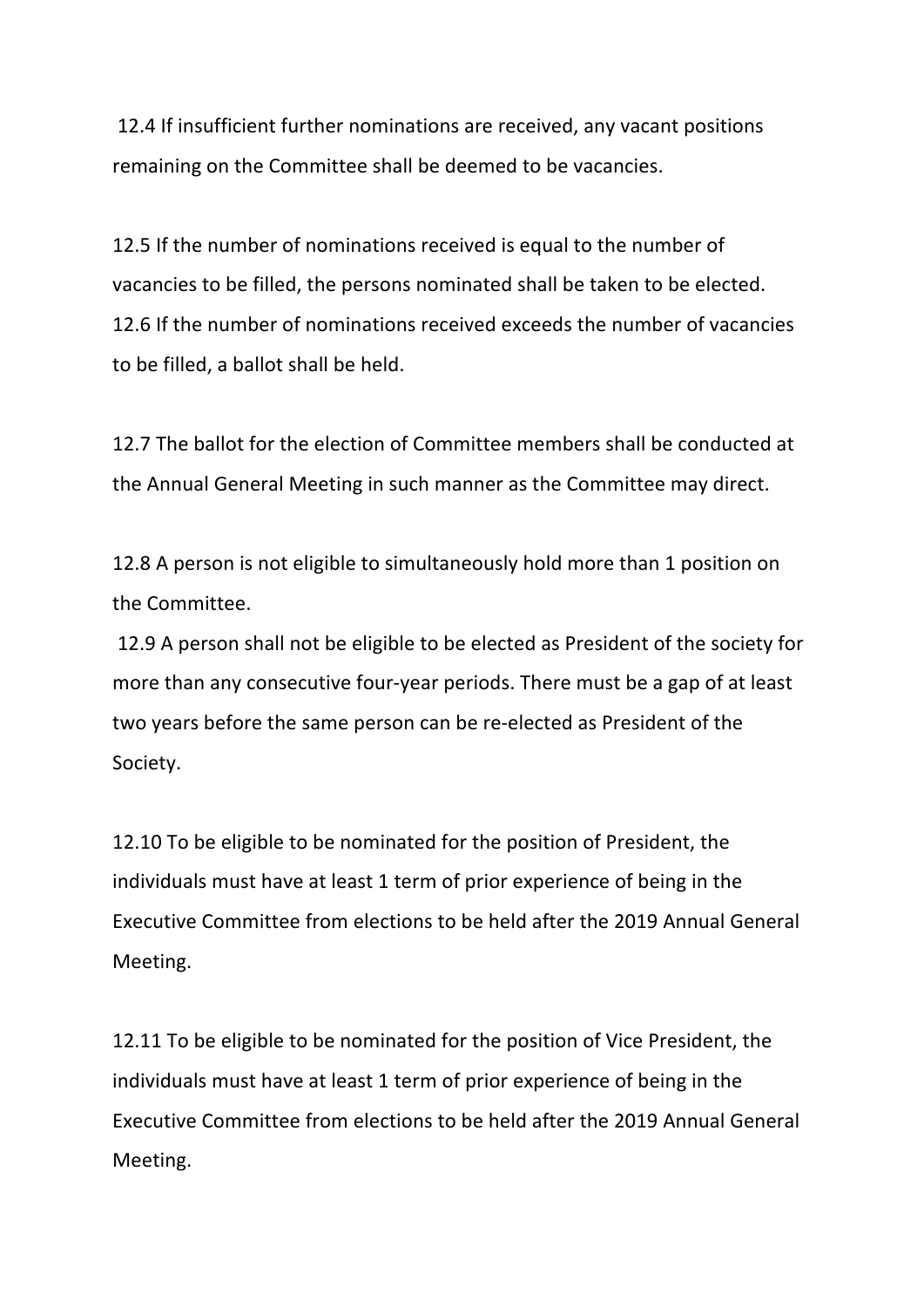## **13. PRESIDENT AND VICE PRESIDENT**

13.1 The President of the Society shall, as soon as practicable after being appointed as president, notify the Society of his/her contact details and mailing address.

13.2 The President shall preside all meetings of the Committee and General Meetings of the Society and cast final vote in case of a tie.

13.3 The President shall represent the Society, unless delegated to another committee member, to other external foras.

13.4 The Vice President shall assume the role of the president and preside the meetings when the president is absent.

## **14. SECRETARY and JOINT SECRETARY**

14.1 The Secretary of the Society shall, as soon as practicable after being appointed as Secretary, notify the Society of his/her contact details and mailing address.

14.2 The Secretary shall keep minutes of:

(a) All elections and appointments of Committee members;

(b) the names of members of the Committee present at a Committee Meeting, General Meeting or an Annual General Meeting; and

(c) all proceedings at Committee Meetings, General Meetings and Annual General Meetings.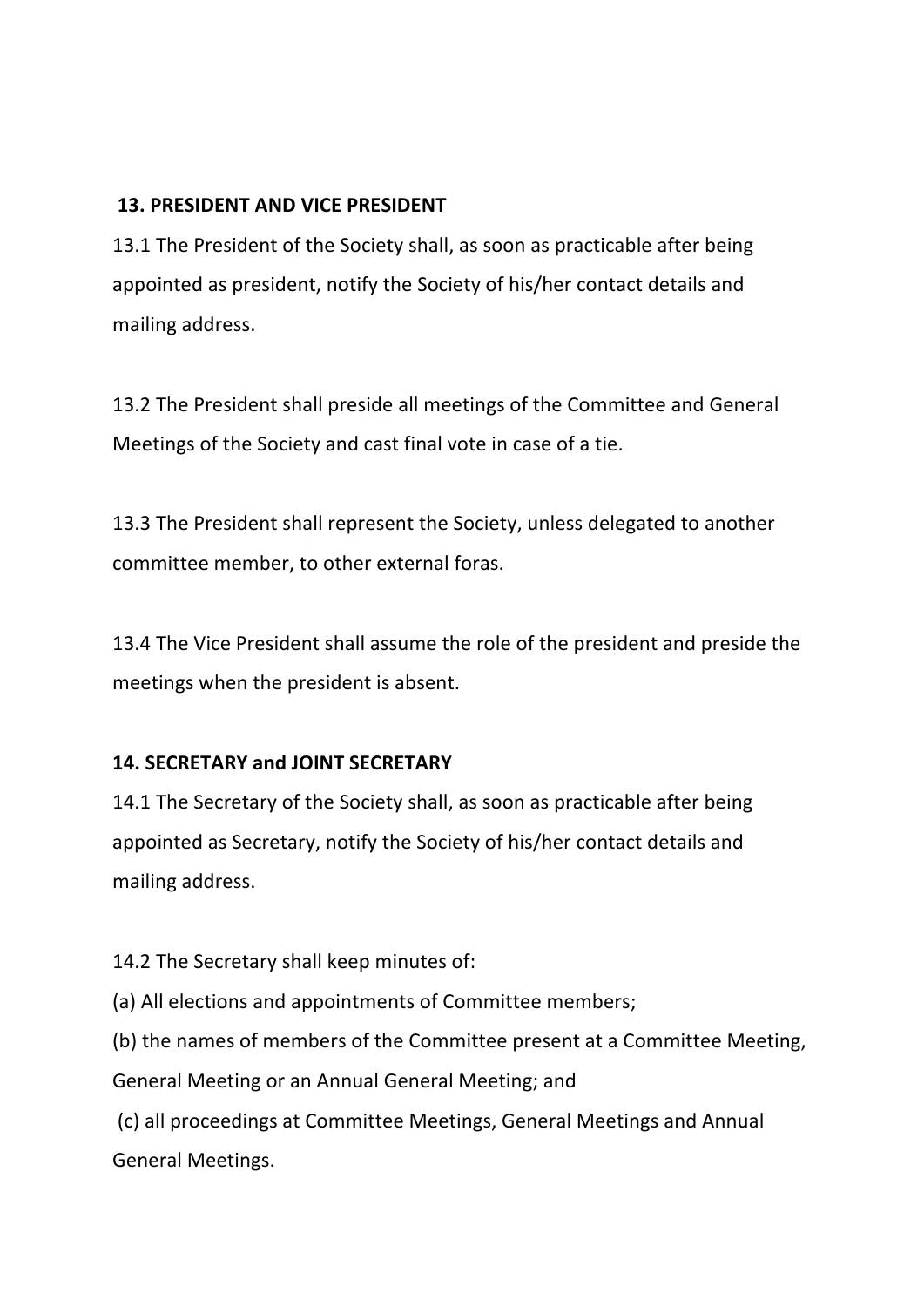14.3 Minutes of proceedings at a meeting shall be signed by the person presiding at the meeting or by the person presiding at the next succeeding meeting. 

14.4 The Joint-Secretary Shall assume the role of the Secretary when the Secretary is absent or assist the Secretary as directed by the Secretary or the President.

## **15. TREASURER**

15.1 The Treasurer of the Society shall:

(a) collect and receive all moneys due to the Society and make all payments authorised by the Society; and

(b) keep correct accounts and books showing the financial affairs of the Society with full details of all receipts and expenditure connected with the activities of the Society.

## **16. PUBLIC OFFICER**

16.1 The Public Officer of the Society shall a. become the official of the society on whom notice is required to be served in the legal sense b. notify his or her appointment, change of address, amendment to rules and the passing of special resolutions to the ACT Registrar's General's Office.

## **17. VACANCIES**

17.1 For the purposes of these Articles, a vacancy in the office of a member of the Committee occurs if the member:

(a) dies;

(b) ceases to be a member of the Society;

(c) resigns from the office;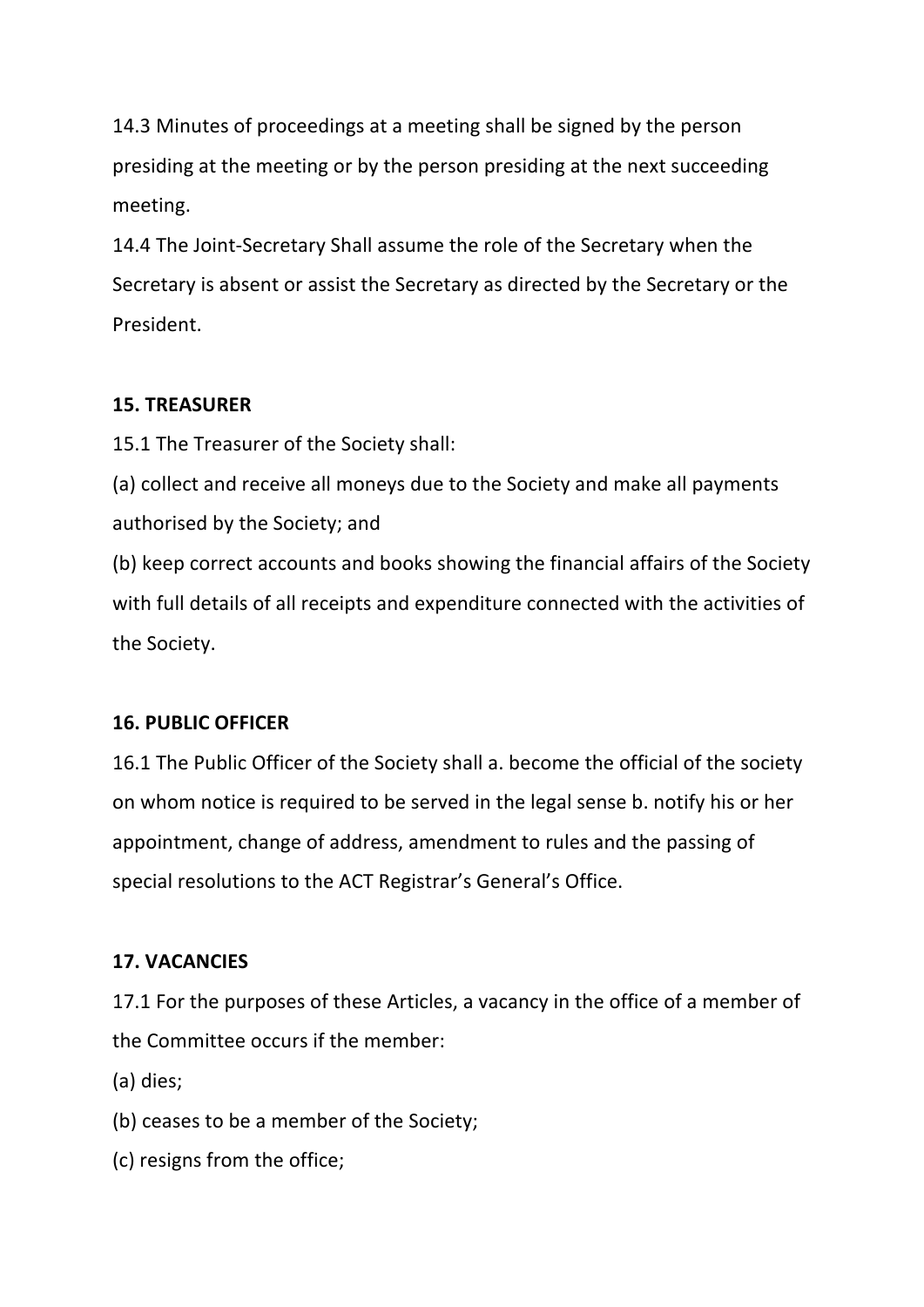(d) is removed from office pursuant to Article 19;

(e) becomes an insolvent under administration within the meaning of the Corporations Law; (f) suffers from mental or physical incapacity;  $(g)$  is disqualified from office under subsection 63 (1) of the Act; or (h) is absent without the consent of the Committee from all meetings of the Committee held during a period of 6 months or without apology from three consecutive meetings of the Committee.

#### **18. REMOVAL OF COMMITTEE MEMBERS**

18.1 The Society in General Meeting may by resolution, subject to section 50 of the Act, remove any member of the Committee from the office of member of the Committee before the expiration of the member's term of office.

### **19. COMMITTEE MEETINGS AND QUORUM**

19.1 The Committee shall meet at least 3 times in each calendar year at such place and time as the Committee may determine.

19.2 Additional meetings of the Committee may be convened by any member of the Committee.

19.3 Oral or written notice of a meeting of the Committee shall be given by the President or Secretary to each member of the Committee at least 48 hours (or such other period as may be unanimously agreed upon by the members of the Committee) before the time appointed for the holding of the meeting.

19.4 Notice of a meeting given under Article 19.3 shall specify the general nature of the business to be transacted at the meeting and no business other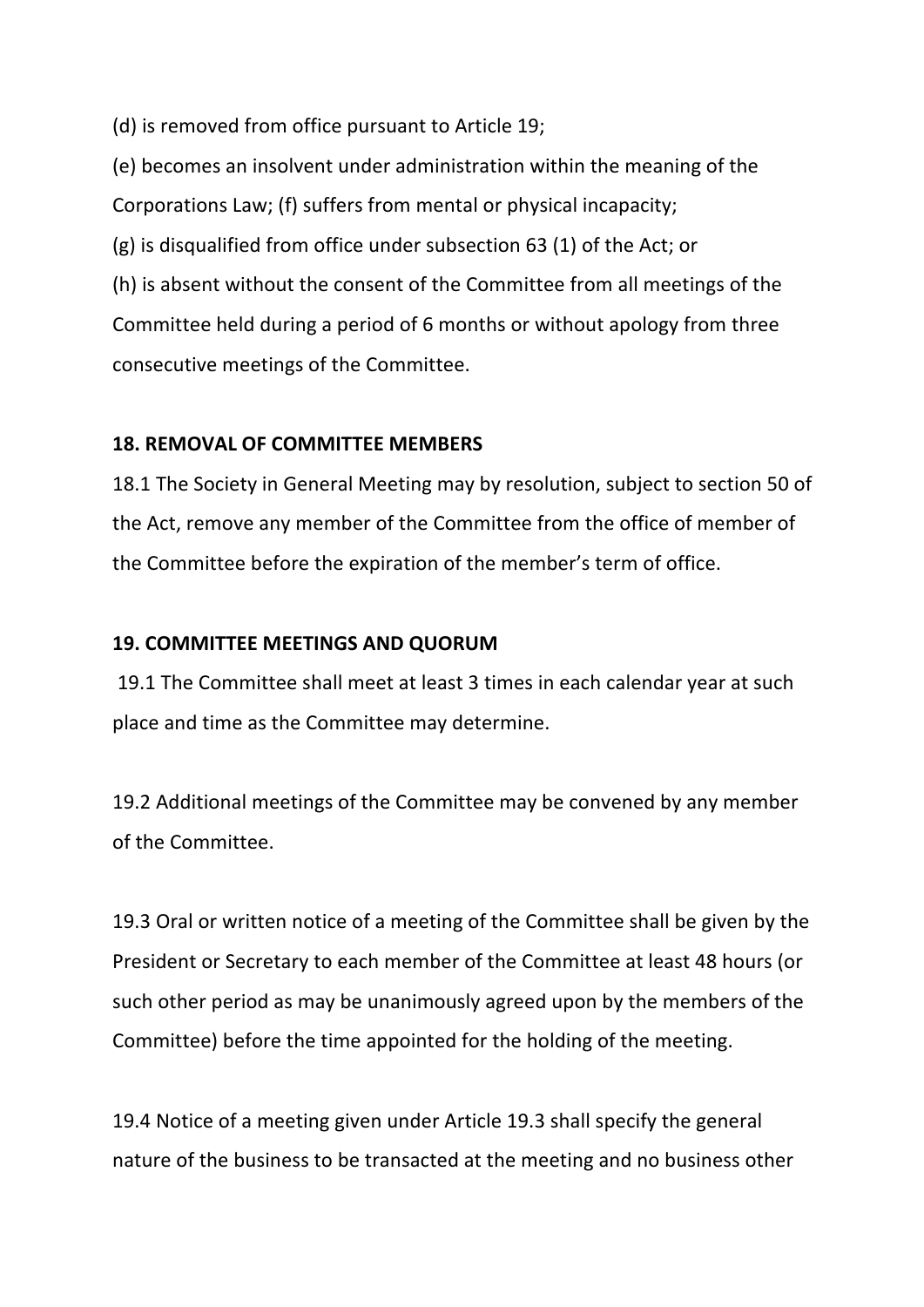than that business shall be transacted at the meeting, except business which the Committee members present at the meeting unanimously agree to treat as urgent business.

#### 19.5 For any Committee Meeting

(a) Fifty Percent (8 or more of the 15 members) of the Committee Present shall constitute a quorum for the transaction of the business of the meeting of the Committee. In circumstance where due to resignations of incapacity, the size of the Committee is less than 15, then at least fifty percent of the reduced effective size of the Committee shall constitute a quorum. (b) a valid quorum for the transaction of the business of meeting of the Committee must include at least the President or Vice-president.

19.6 No business shall be transacted by the Committee unless a quorum is present and if within half an hour after the time appointed for the meeting a quorum is not present the meeting shall be dissolved. Another meeting shall be called in accordance with the Article 19.3.

19.7 If the committee fails to achieve a quorum on three (3) consecutive meetings then the Secretary in consultation with the President shall call a general meeting of the Society in accordance with the Article 27.1 and a new committee shall be elected by the general meeting.

19.8 At meetings of the Committee the President or in the absence of the President, the Vice president shall preside.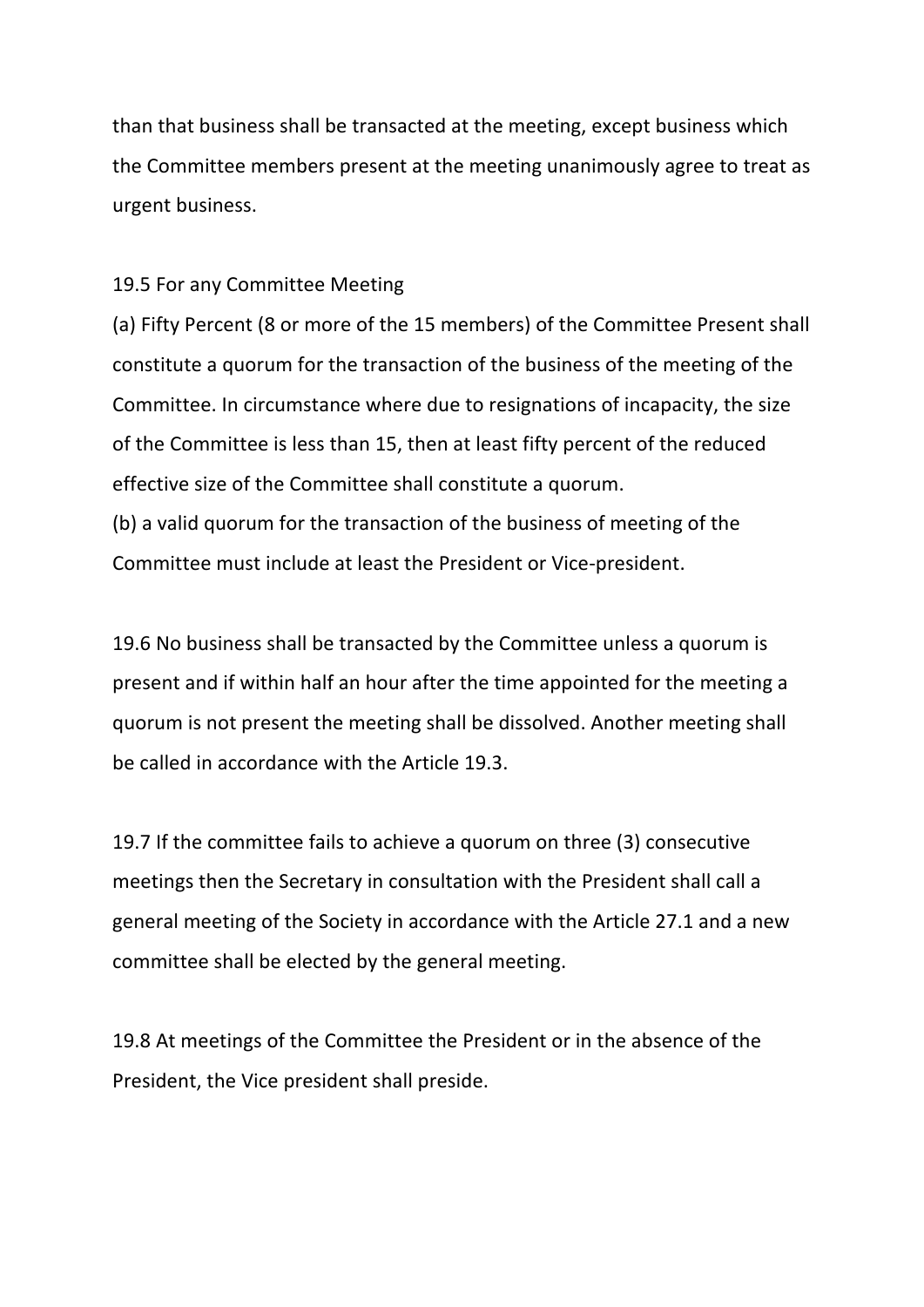#### **20. VOTING AND DECISIONS**

20.1 Questions arising at a meeting of the Committee or of any sub-Committee appointed by the Committee shall be determined by a majority of the votes of members of the Committee or sub-Committee present at the meeting.

20.2 Each member present at a meeting of the Committee or of any sub-Committee appointed by the Committee (including the person presiding at the meeting) is entitled to 1 vote but, in the event of an equality of votes on any question, the person presiding may exercise a second or casting vote.

20.3 Subject to Article 19.5, the Committee may act notwithstanding any vacancy on the Committee.

20.4 Any act or thing done or suffered, or purporting to have been done or suffered, by the Committee or by a sub-Committee appointed by the Committee, is valid and effectual notwithstanding any defect that may afterwards be discovered in the appointment or qualification of any member of the Committee or sub-Committee.

#### **21. ACCOUNTS**

21.1 The Committee shall ensure that proper records are kept of all moneys received and expended and of the assets and liabilities of the Society.

21.2 The Committee shall arrange to open a bank account(s), and cheques drawn on such account(s) shall be signed by any two of the President, Secretary and Treasurer. The details of cheques paid or other transactions shall be submitted to the Committee for ratification at each Committee meeting.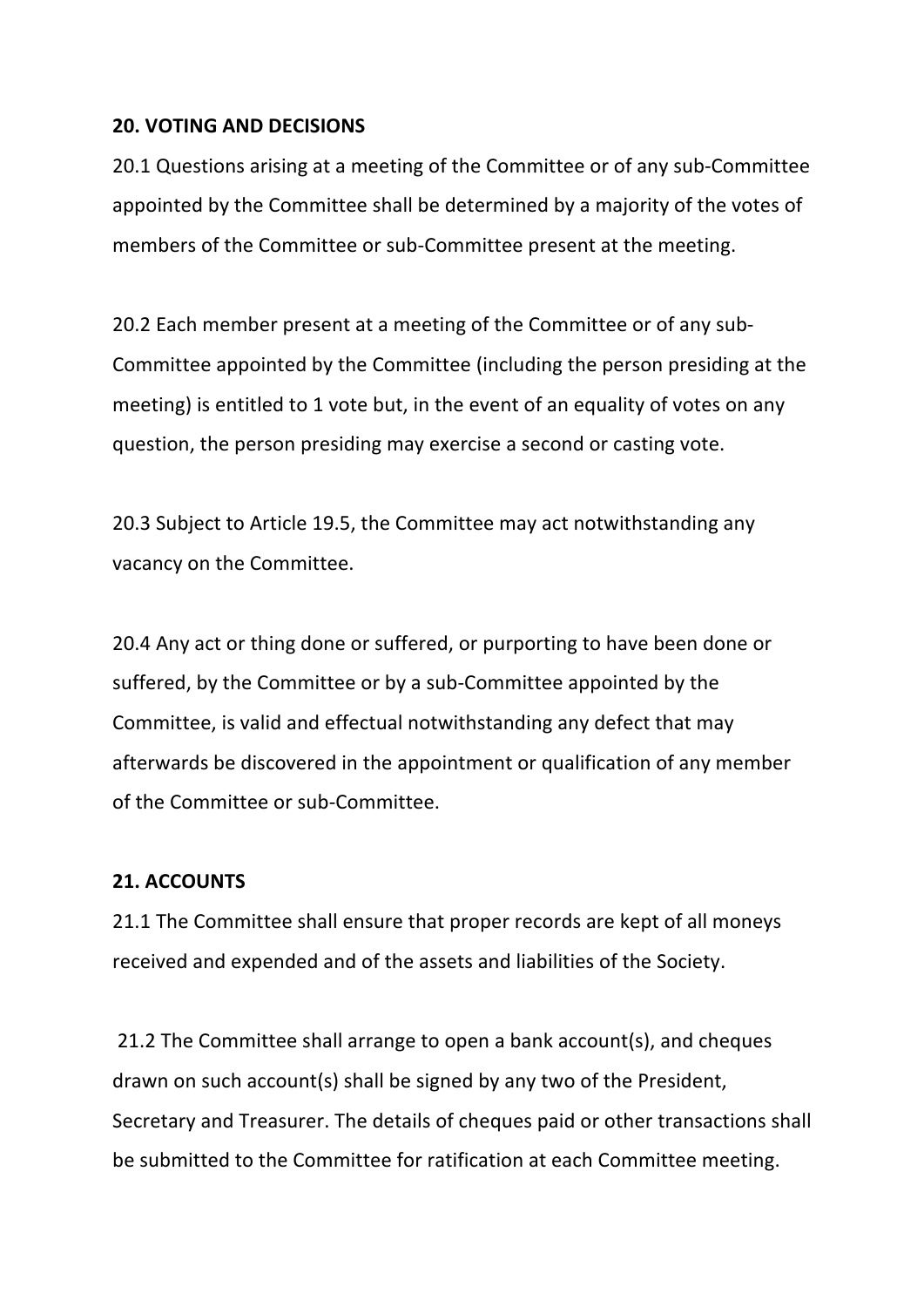21.3 At the Committee meeting prior to the Annual General Meeting, the Treasurer shall submit a Statement of Accounts to the Committee for ratification.

21.4 The Financial year of the Society shall end on 31st of March each year. **22. FUNDS – SOURCE**

22.1 The funds of the Society shall be derived from annual membership fees of members, donations and, subject to any resolution passed by the Society in General Meeting and subject to section 116 of the Act, such other sources as the Committee determines.

22.2 All money received by the Society shall be deposited as soon as practicable and without deduction to the credit of the Society's bank account(s). 

22.3 The Society shall, as soon as practicable after receiving any money, issue an appropriate receipt.

## **23. FUNDS AND PROPERETY - MANAGEMENT**

23.1 Subject to any resolution passed by the Society in General Meeting, the funds and property of the Society shall be used in pursuance of the objects of the Society in such manner as the Committee determines.

#### **24. AUDITOR**

24.1 At each Annual General Meeting of the Society, the members present shall appoint a person who is not a member of the Committee as the auditor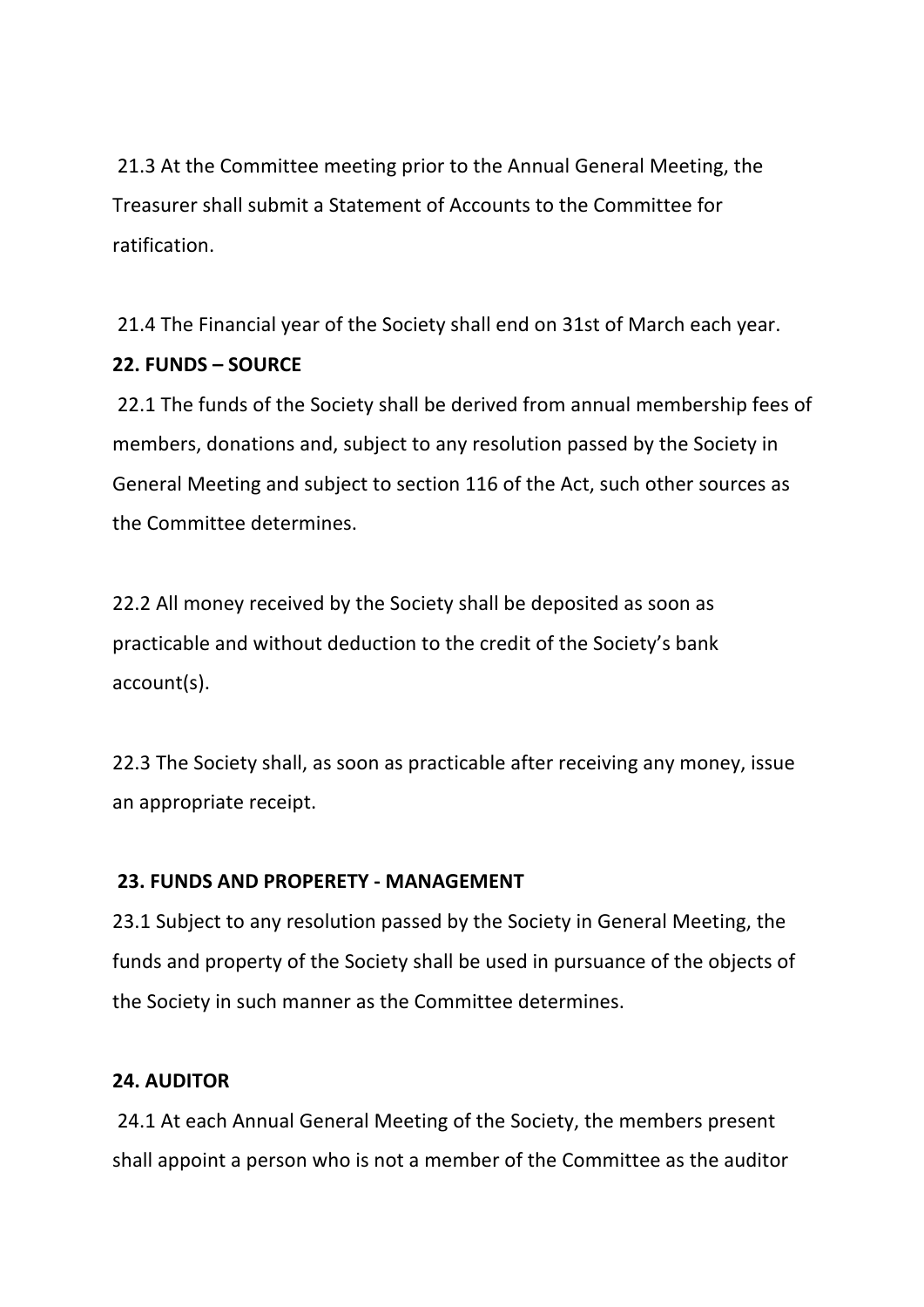and such person shall hold office until the conclusion of the Annual General Meeting next after that at which he or she is appointed.

24.2 The first auditor shall be appointed by the Committee which shall have the power to appoint a person as auditor should a casual vacancy occur. In each case the person so appointed shall hold office until the conclusion of the next succeeding Annual General Meeting 24.3 Prior to the Annual General Meeting the auditor shall examine the accounts of the Society, certify as to the correctness and report thereon to the members at the meeting.

#### **PART IV-MEETINGS**

#### **25. MEETINGS**

25.1 The Annual General Meeting shall be in addition to any other General Meeting that may be held in the same year.

25.2 Fourteen (14) days' notice of General Meetings and Annual General Meetings and Twenty one (21) notice of General Meetings requiring a special resolution shall be given to members in writing and the notice shall specify the place, day and time of the meeting, the nature of the business to be transacted and when necessary, the intention to propose a special resolution.

#### **26. ANNUAL GENERAL MEETINGS - CALLING OF AND BUSINESS AT**

26.1 The Annual General Meeting of the Society shall, subject to the Act, be convened on such date and at such place and time as the Committee thinks fit and shall be held not later than 31st May each year.

26.2 In addition to any other business which may be transacted at an Annual General Meeting, the business of an Annual General Meeting shall be: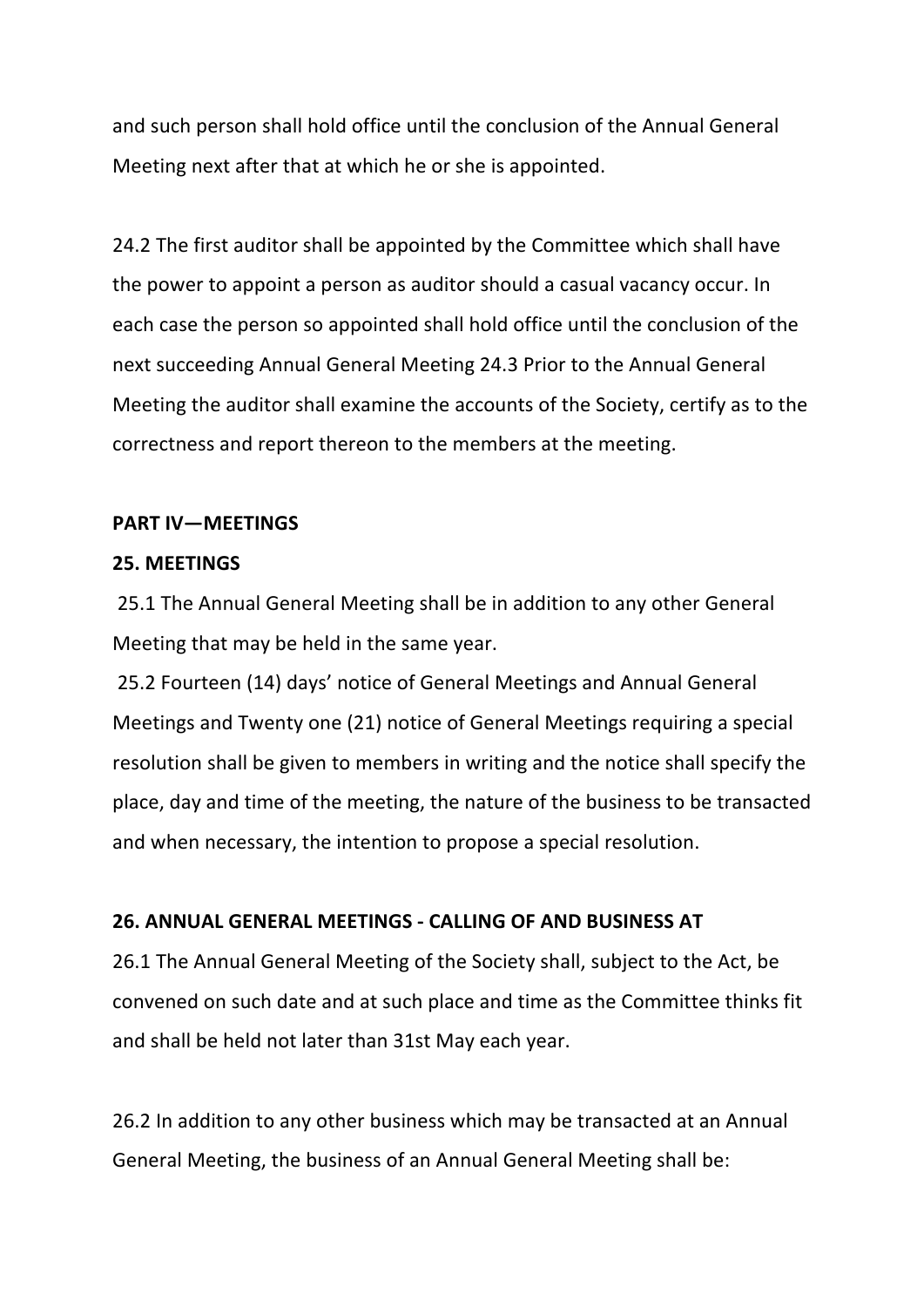(a) to confirm the minutes of the last preceding Annual General Meeting and of any General Meeting held since that meeting;

(b) to receive the President's annual report and other Committee member's reports on the activities of the Society during the last preceding financial year; (c) to elect members of the Committee, including office-bearers, at every second Annual General Meeting:

(d) to receive and consider the audited statement of accounts and the reports that are required to be submitted to members pursuant to subsection 73 (1) of the Act; and

(e) appoint an Auditor and fix his or her remuneration, if any. 26.3 An Annual General Meeting shall be specified as such in the notice convening it in accordance with Article 25.

26.4 An Annual General Meeting shall be conducted in accordance with the provisions of this Part.

26.5 The Annual General Meeting may transact other business of which notice is given in accordance with these Articles.

## **27. GENERAL MEETINGS - CALLING OF AND BUSINESS AT**

27.1 A General Meeting may be called at any time by the Committee, or by a requisition in writing signed by at least fifteen (15) financial members of the Society or by the Secretary for the purpose of Article 19.7.

27.2 A requisition of members for a General Meeting:

(a) shall state the purpose or purposes of the meeting;

(b) shall be lodged with the Secretary;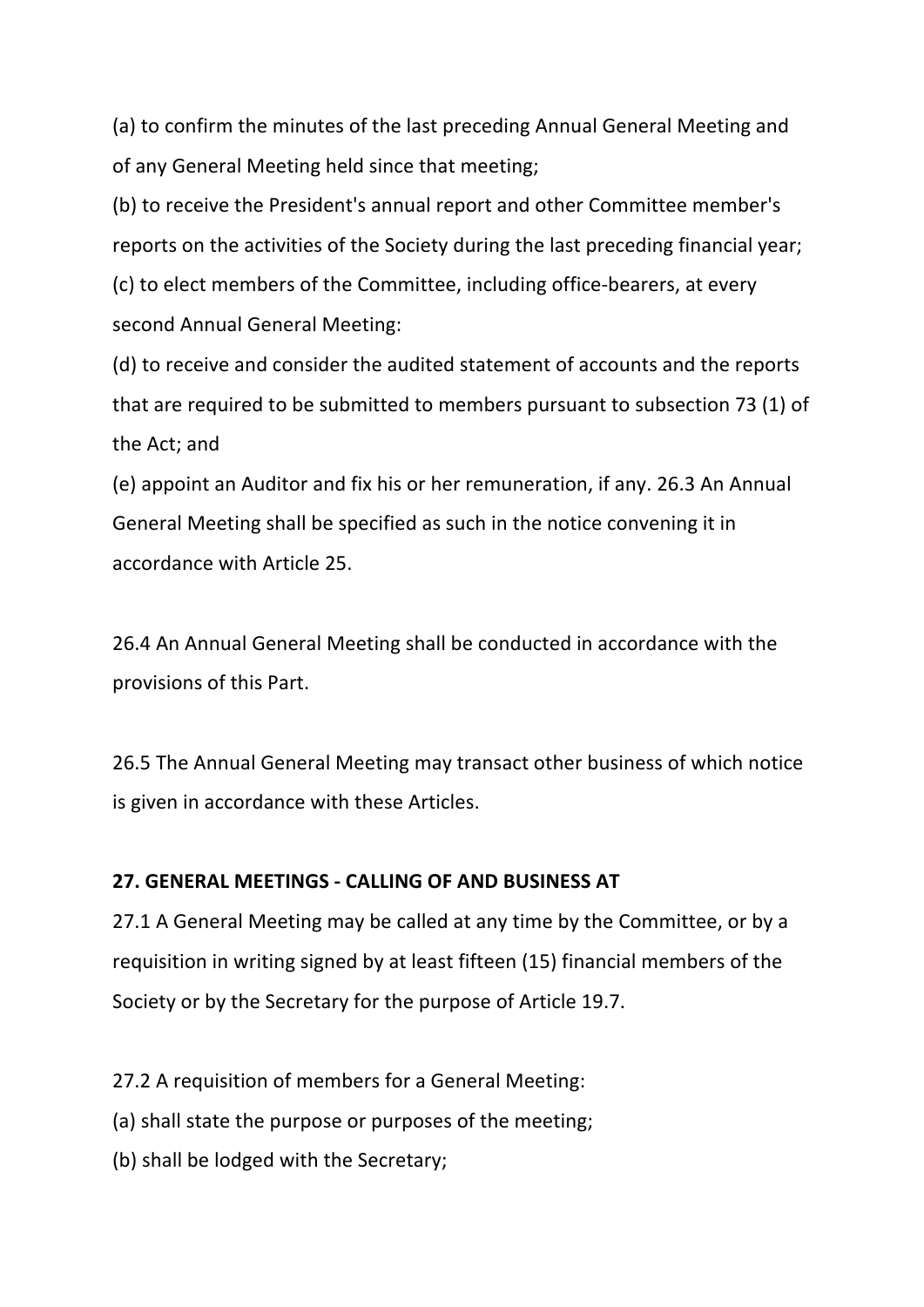(c) may consist of several documents in a similar form, each signed by 1 or more of the members making the requisition; and (d) shall cause the Committee to convene a General Meeting of the Society forthwith.

27.3 If the Committee fails to convene a General Meeting within 1 month after the date on which a requisition of members for the meeting is lodged with the Secretary, any 1 or more of the members who made the requisition may convene a General Meeting to be held not later than 3 months after that date.

27.4 A General Meeting convened by a member or members referred to in Article 27.3 shall be convened as nearly as is practicable in the same manner as General Meetings are convened by the Committee and any member who thereby incurs expense is entitled to be reimbursed by the Society for any reasonable expense so incurred.

27.5 No business other than that specified in the notice convening a General Meeting shall be transacted at the meeting except, in the case of an Annual General Meeting, business which may be transacted pursuant to Article 26.

27.6 A member desiring to bring any business before a General Meeting may give notice in writing of that business to the Secretary who shall include that business in the next notice calling a General Meeting given after receipt of the notice from the member.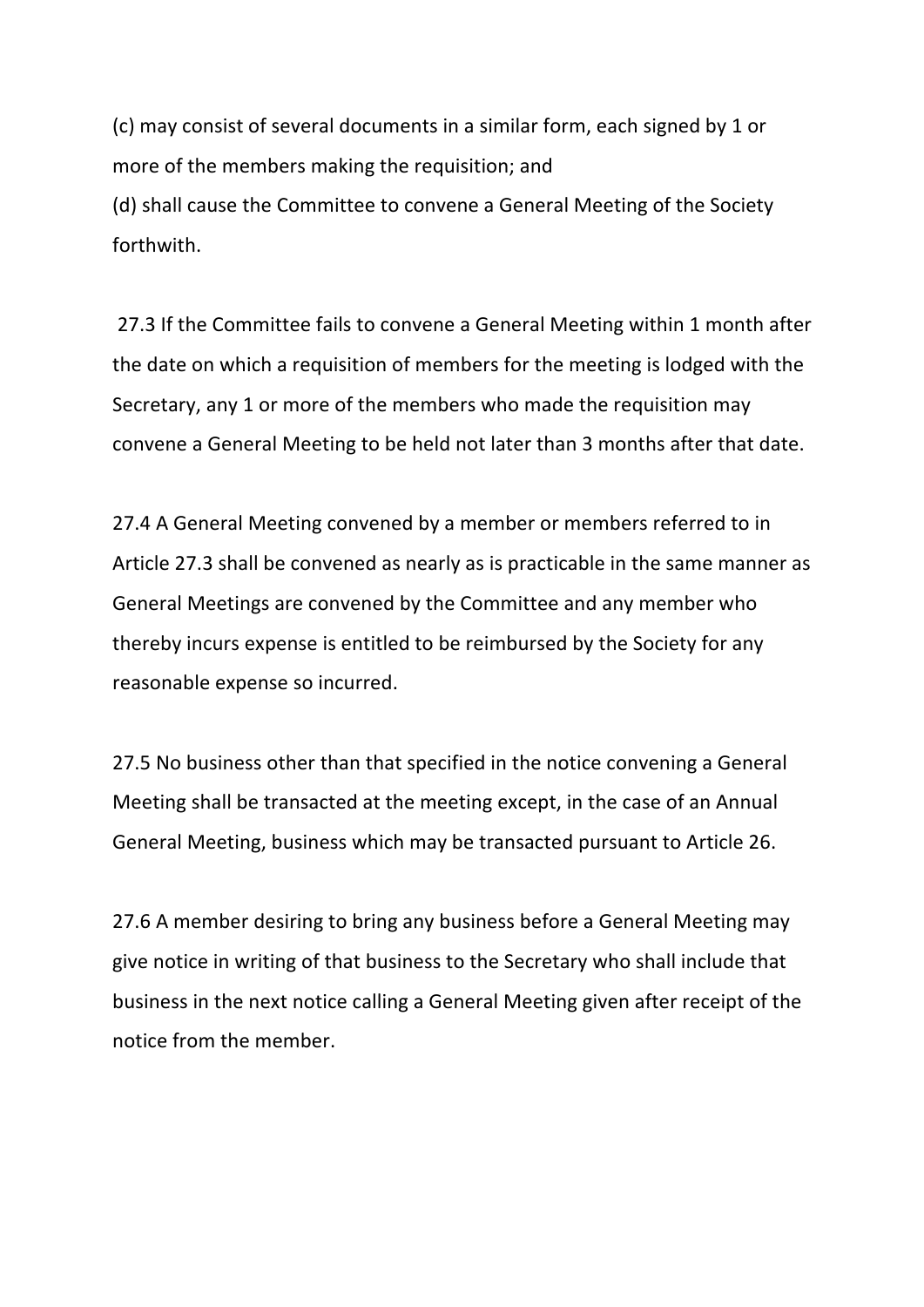#### **28. General meetings - procedure and quorum**

28.1 No item of business shall be transacted at a General Meeting unless a guorum of members entitled under these Articles to vote is present during the time the meeting is considering that item.

28.2 Fifteen (15) financial members personally present (being members entitled under these Articles to vote at a General Meeting) constitute a quorum for the transaction of the business of a General Meeting.

28.3 If within half an hour after the appointed time for the commencement of a General Meeting a quorum is not present, the meeting shall be adjourned. Another meeting shall be called by the Secretary or the President within the next fourteen (14) days with a notice of not less than 48 hours.

28.4 If at the adjourned meeting a quorum is not present within half an hour after the time appointed for the commencement of the meeting, the members present (being not less than 8) shall constitute a quorum.

#### **29. PRESIDING MEMBER**

29.1 The President, or in his or her absence the Vice President shall preside at every General Meeting of the Society. 29.2 If neither is at a meeting the members present shall elect one of their number to preside as chairman.

#### **30. ADJOURNMENT**

30.1 The person presiding at a General Meeting at which a quorum is present may, with the consent of the majority of members present at the meeting,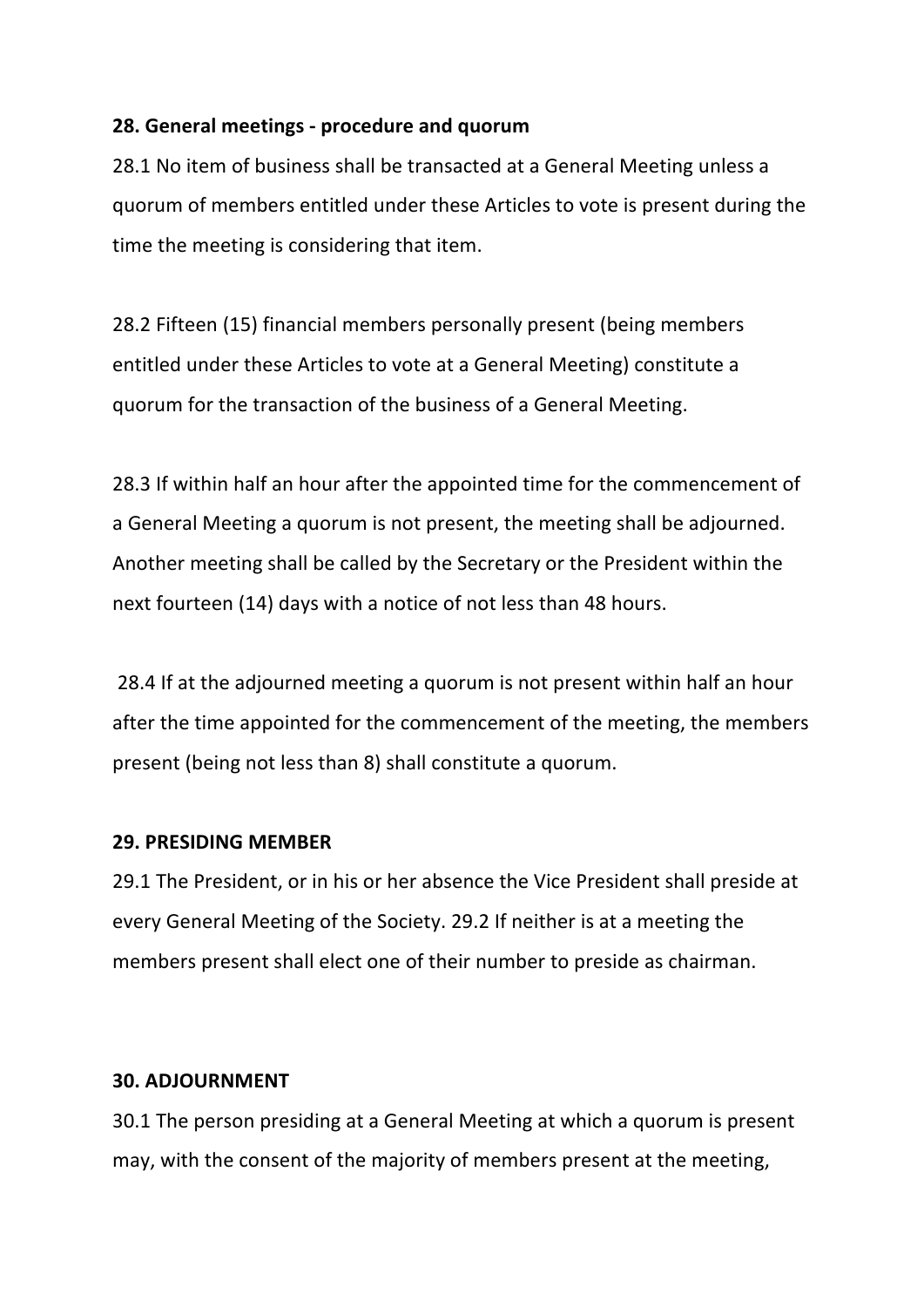adjourn the meeting from time to time and place to place, but no business shall be transacted at an adjourned meeting other than the business left unfinished at the meeting at which the adjournment took place.

30.2 Where a General Meeting is adjourned for 16 days or more, the Secretary shall give written or oral notice of the adjourned meeting to each member of the Society stating the place, date and time of the meeting and the nature of the business to be transacted at the meeting.

30.3 Except as provided in Articles 30.1 and 30.2, notice of an adjournment of a General Meeting or of the business to be transacted at an adjourned meeting is not required to be given.

#### **31. DECISIONS**

31.1 A question arising at a General Meeting of the Society shall be resolved by show of hands and, unless before or on the declaration of the show of hands a secret ballot is demanded, a declaration by the person presiding that a resolution has, on a show of hands, been carried or carried unanimously or carried by a particular majority or lost, or an entry to that effect in the minute book of the Society, is evidence of the fact without proof of the number or proportion of the votes recorded in favour of or against that resolution.

31.2 At a General Meeting of the Society, a secret ballot may be demanded by the person presiding or by not less than 3 members present in person at the meeting.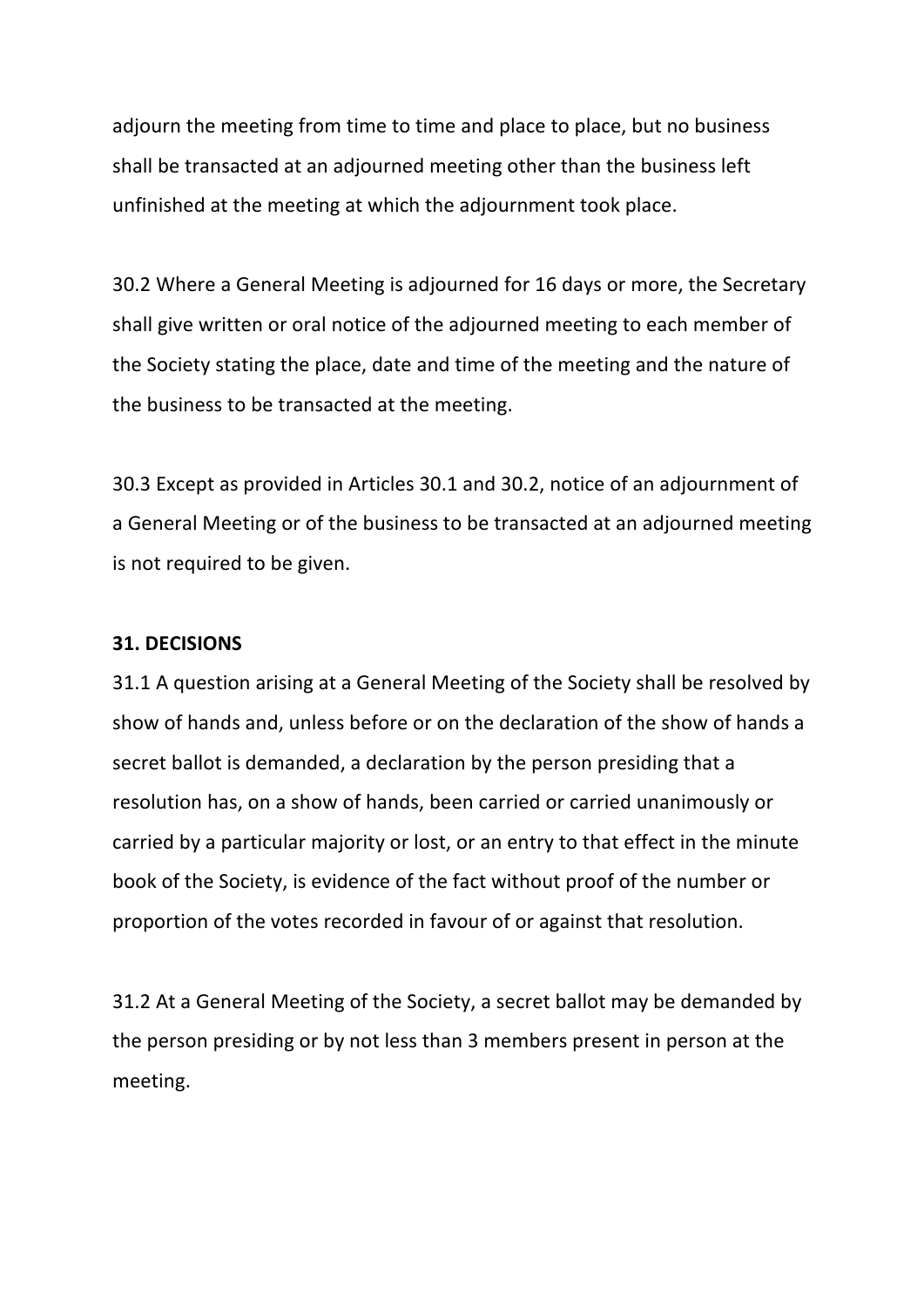31.3 Where a secret ballot is demanded at a General Meeting, the ballot shall be taken: 

(a) immediately in the case of a ballot which relates to the election of the person to preside at the meeting or to the question of an adjournment; or (b) in any other case, in such manner and at such time before the close of the meeting as the person presiding directs,

(c) the resolution of the ballot on all matters based on simple majority of votes cast shall be deemed to be the resolution of the meeting on that matter.

#### **32. VOTING AND PROHIBITION OF PROXIES**

32.1 Subject to Article 30.3, upon any question arising at a General Meeting of the Society, a single membership has one vote only and a family membership has a maximum of two votes (limited to one per person attending) only.

32.2 All votes shall be given personally. Voting by proxy vote at Committee Meetings, General Meetings or Annual General Meetings is prohibited.

32.3 In the case of an equality of votes on a question at a General Meeting, the person presiding is entitled to exercise a second or casting vote.

32.4 A member is not entitled to vote at any General Meeting of the Society unless all money due and payable by the member to the Society has been paid, other than the amount of the annual membership fee payable in respect of the then current year.

# **PART V—MISCELLANEOUS 33. SEAL**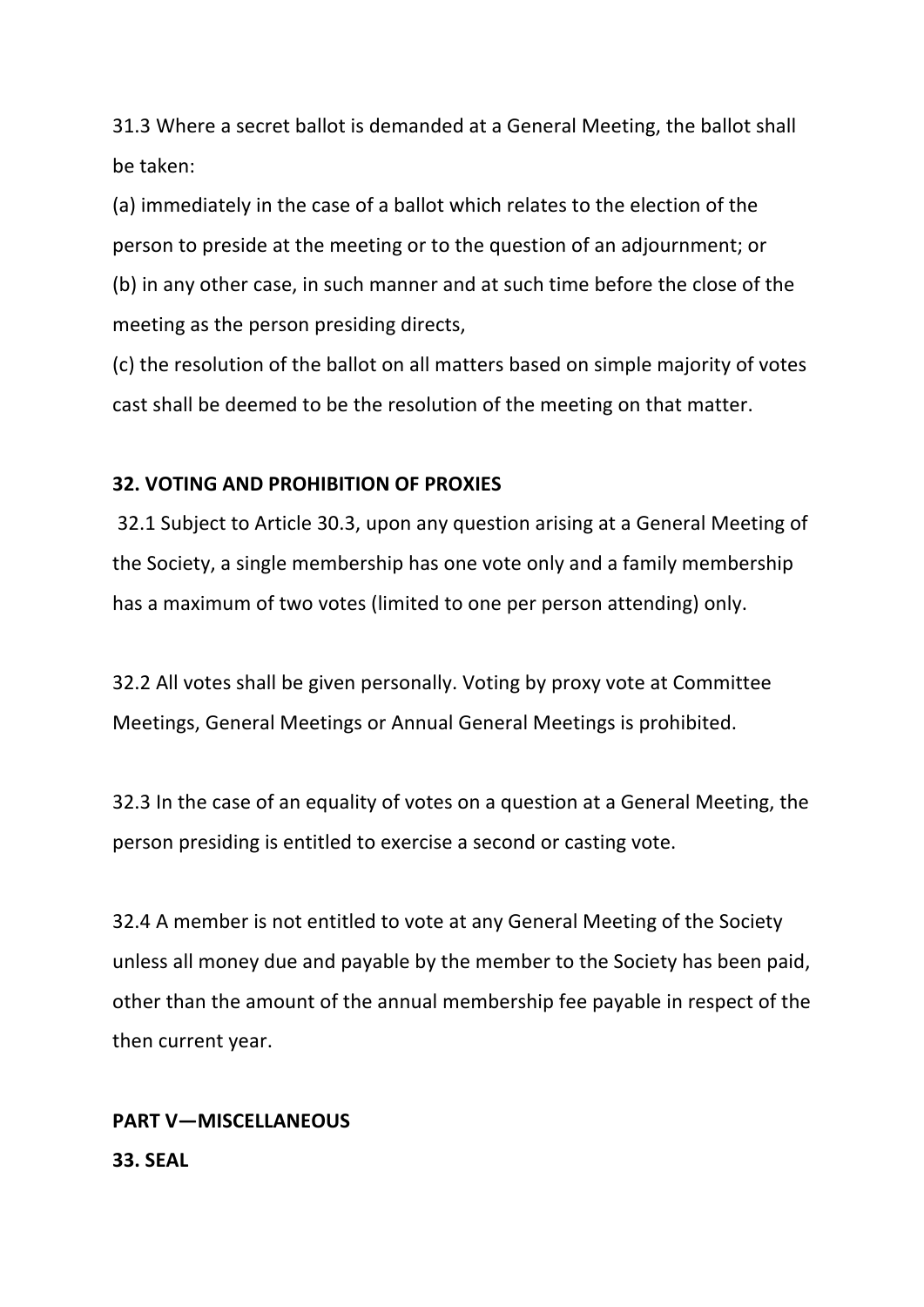33.1 The Seal of the Society shall be in the form of a rubber stamp, inscribed with the name of the Society encircling the word "Seal".

33.2 The Seal of the Society shall not be affixed to any instrument except by the authority of the Committee and the affixing thereof shall be attested by the signatures of two (2) members of the Committee and recorded by the Secretary. 

33.3 The seal shall remain in the custody of the Public Officer.

### **34. CONSTITUTION AMENDMENT**

34.1 The Constitution shall only be amended at a. an Annual General Meeting of the Society at least 21 days (Article 25.2) prior to which written notice of the proposed amendments has been forwarded to the Secretary; or b. at a special General Meeting called for that purpose.

34.2 A majority of three-quarter of those present and voting is required to pass an amendment to the Constitution.

#### **35. CUSTODY OF BOOKS AND DOCUMENTS**

35.1 Subject to the Act, the Regulations and these Articles, all administrative records, registers and books relating to the Society shall be kept in the control of the Secretary.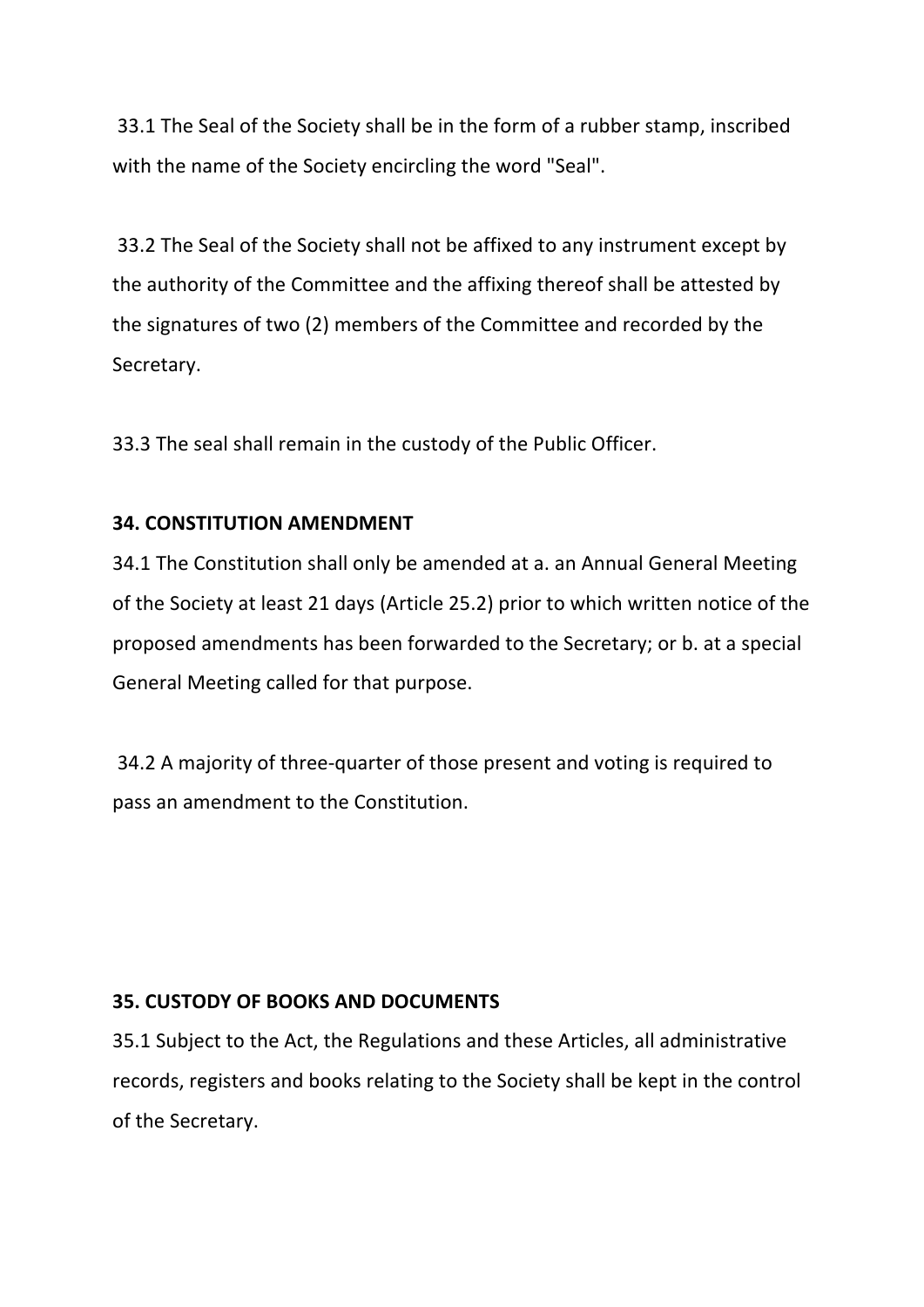35.2 Subject to the Act, the Regulations and these Articles, all records, registers, books and ledgers relating to the financial affairs of the Society shall be kept in the control of the Treasurer.

35.3 Where the Committee considers it expedient, such records, registers, books and other documents may be kept in the custody or under the control of any member nominated by the Committee.

#### **36. INSPECTION OF BOOKS AND DOCUMENTS**

36.1 A member may, by notice in writing addressed to the Secretary require that the Committee makes available for inspection any such records, books, correspondence and registers which that member wishes to peruse at any reasonable hour at a place nominated by the Committee.

#### **37. DISSOLUTION**

37.1 A General Meeting called for the purposes of considering a winding up or dissolution of the Society may, by a vote of three-quarters of the members present and voting, resolve to discontinue the activities of the Society, and thereupon action shall be commenced by the Committee for the dissolution and winding up of the Society.

37.2 If upon the winding up or dissolution of the Society there remains, after satisfaction of all debts and liabilities, any property whatsoever, the same shall not be paid to or distributed among members, either directly or indirectly, but shall be given or transferred to non-profit, non-government fund, foundation, society, association or other institution having the same or similar objects as